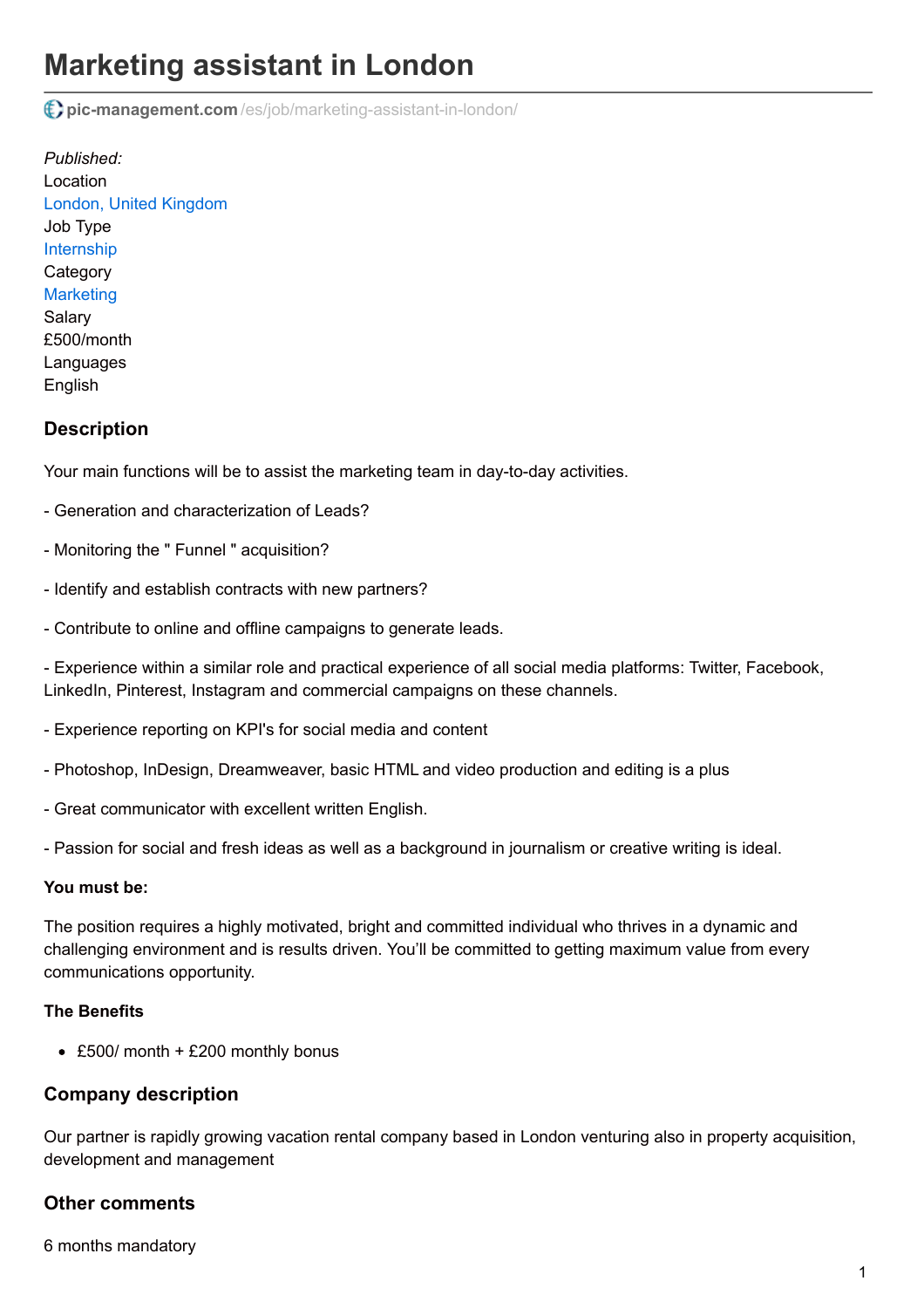## **Related Jobs**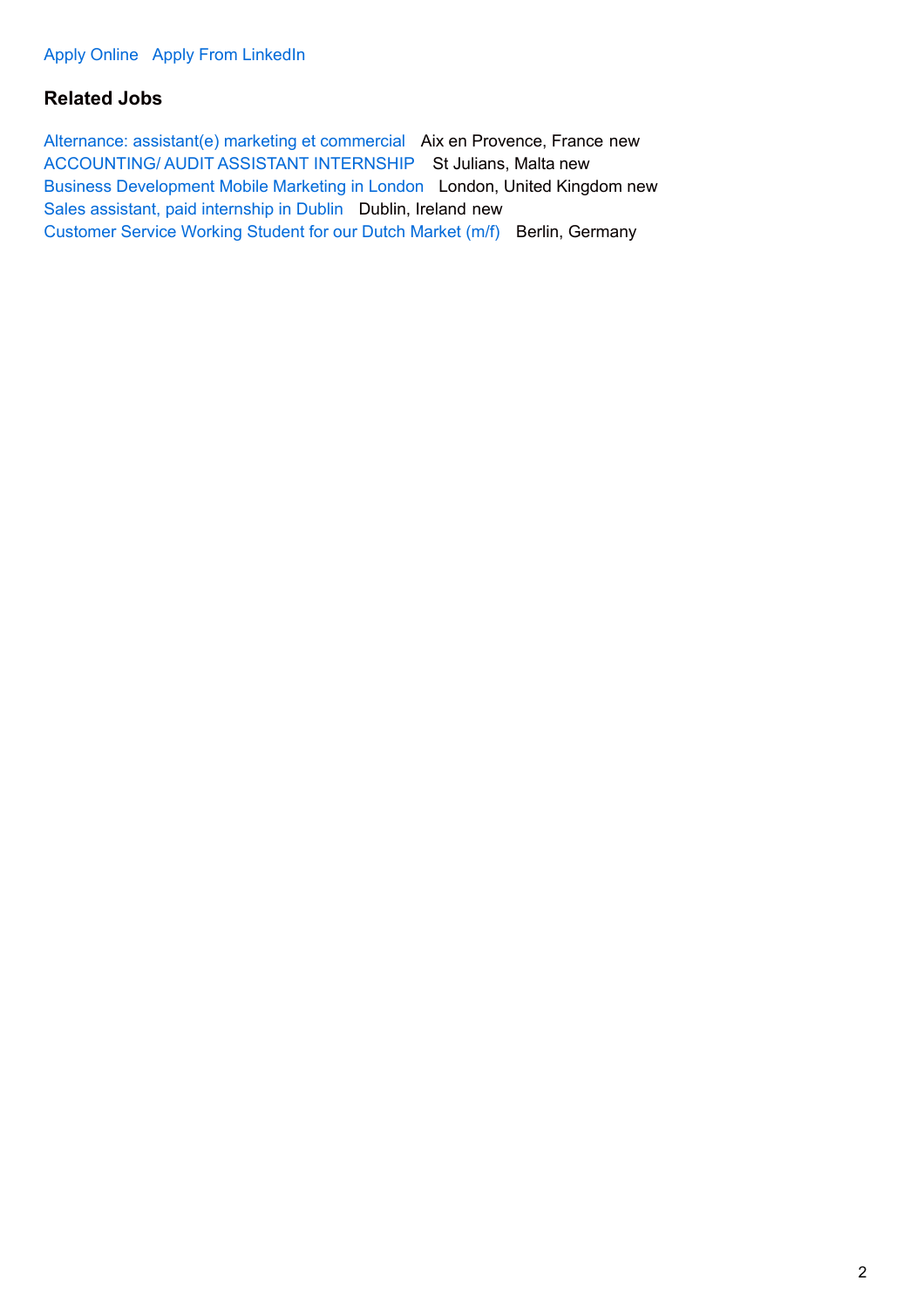# **Asistente calidad**

**pic-management.com** [/es/job/asistente-calidad/](http://www.pic-management.com/es/job/asistente-calidad/)

*Published:* Location [Lanzarote, Spain](https://www.google.com/maps/embed/v1/place?key=AIzaSyCczTP8nhcRK_FOj-OF9MbsUnrXVxoiM24&q=Lanzarote%2C+%2C+%2C+Spain&zoom=15) Job Type [Internship](http://www.pic-management.com/es/candidatos/estudiantes/ofertas-de-practicas/type/internship/) **Category [Quality](http://www.pic-management.com/es/candidatos/estudiantes/ofertas-de-practicas/category/quality/)** Salary 180 euros/month **Benefits** full board accommodation **Languages** English, Spanish

## **Description**

- Analizar e interpretar todos los datos de las herramientas de calidad existentes en la compañía para determinar el nivel de calidad del servicio, identificar las desviaciones y situaciones adversas a la calidad (situaciones de riesgo).
- Reportar los resultados a la Dirección, proponiendo o ayudando a definir los planes de mejora.
- Fomentar el trabajo en equipo, coordinando las diferentes áreas, e incentivando la creatividad y eficiencia del equipo humano, involucrándolo en grupos de mejora y difundiendo los resultados entre el personal.
- Gestionar del sistema de quejas y sugerencias del establecimiento. Tratamiento y seguimiento de las quejas y sugerencias de los huéspedes.
- Gestionar del sistema de satisfacción del cliente interno (interpretar y analiza con Dirección los comentarios y el buzón de sugerencias)
- Atender las quejas y sugerencias del cliente.

### **Company description**

Hotel Resort de lujo ubicado en Lanzarote, Canarias España.

### **Other comments**

Español B2 mínimo.

[Apply Online](http://www.pic-management.com/es/job/asistente-calidad/?form=apply#wpjb-scroll) Apply From LinkedIn

### **Related Jobs**

[Práctica remunerada - Asistente Calidad -Lanzarote, España](http://www.pic-management.com/es/job/practica-asistente-calidad-lanzarote/) Canarias, Spain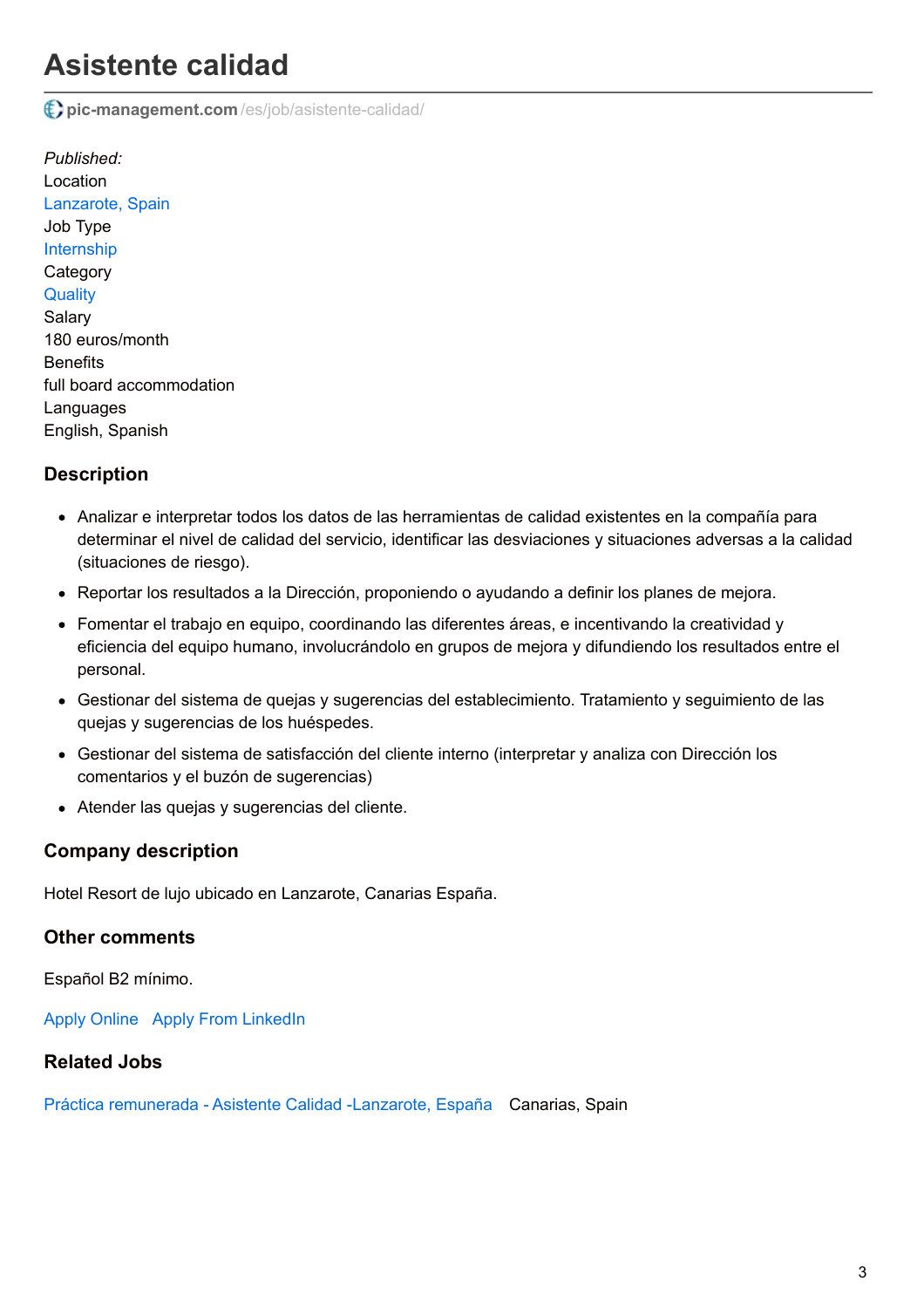# **Recruitment Internship – Malta**

**pic-management.com** [/es/job/human-ressources-malta/](http://www.pic-management.com/es/job/human-ressources-malta/)

*Published:* Location [Sliema, Malta](https://www.google.com/maps/embed/v1/place?key=AIzaSyCczTP8nhcRK_FOj-OF9MbsUnrXVxoiM24&q=Sliema%2C+%2C+%2C+Malta&zoom=15) Job Type [Internship](http://www.pic-management.com/es/candidatos/estudiantes/ofertas-de-practicas/type/internship/) **Category** [Human Resources](http://www.pic-management.com/es/candidatos/estudiantes/ofertas-de-practicas/category/human-resources/) Salary depending experiences Languages English

# **Description**

Responsibilities:

- Attend to candidates' queries via telephone, email, and social media
- Develop a personal network to generate leads
- Carry out searches for potential / suitable candidates using various sources and databases
- Pre-screen, interview, and shortlist applicants

#### Requirements:

- Self motivated, mature, and organised individual
- Multi tasking and problem solving
- Possess business acumen and flair for sales
- Excellent command of the both written and spoken English. Other languages will be considered an asset
- Relevant qualifications such as Degree in Psychology and/or Human Resources, Social Sciences will be
- considered an asset, but are not a requirement
- Proficiency with all Microsoft Office applications

# **Company description**

Recruitment company based in Malta

# **Other comments**

6 months internship mandatory

[Apply Online](http://www.pic-management.com/es/job/human-ressources-malta/?form=apply#wpjb-scroll) Apply From LinkedIn

# **Related Jobs**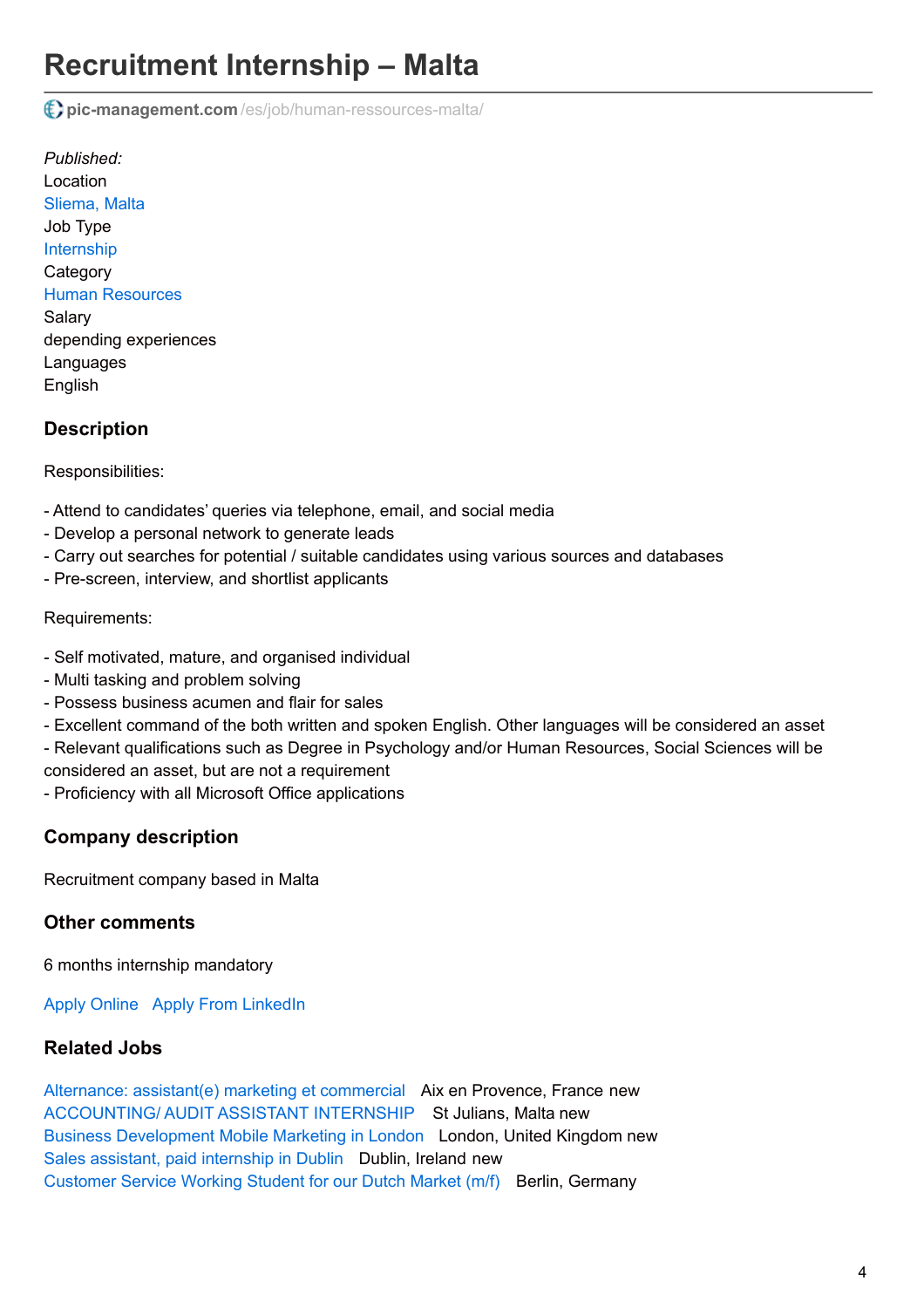# **Praktikant (m/w) im Influencer Marketing für Frankreich**

**pic-management.com** [/es/job/praktikantin-im-influencer-marketing-fur-frankreich/](http://www.pic-management.com/es/job/praktikantin-im-influencer-marketing-fur-frankreich/)

*Published:* Location [Münster, Germany](https://www.google.com/maps/embed/v1/place?key=AIzaSyCczTP8nhcRK_FOj-OF9MbsUnrXVxoiM24&q=M%C3%BCnster%2C+%2C+%2C+Germany&zoom=15) Job Type [Internship](http://www.pic-management.com/es/candidatos/estudiantes/ofertas-de-practicas/type/internship/) **Category [Marketing](http://www.pic-management.com/es/candidatos/estudiantes/ofertas-de-practicas/category/marketing/)** Salary 700 Euro Languages French, German

## **Description**

Aufgaben:

- Du bist für unseren Instagram Kanal in direktem Kontakt mit Influencern und betreust diese während deiner gesamten Praktikumszeit
- Dabei suchst du selber nach passenden Köpfen für unsere Marke, verhandelst Gagen und kontrollierst Postings
- Dein gutes Auge für Fotos hilft dir dabei, die passenden Fotos auszuwählen um der gesamten Instagram Community den richtigen Einblick in unsere Marke zu geben
- Du tauchst in die gesamte Welt des Marketings von unserem Partner Unternehmen ein und erarbeitest gemeinsam mit deinem Team spannende Kooperationen und neue Marketingmaßnahmen

## **Qualifikation**

- Das Internet ist dein steter Begleiter und du bist nicht nur auf Blogs unterwegs, sondern hast sogar einen eigenen Instagram Account?
- Du nutzt diesen aktiv und hast schon deinen Lieblingsinfluencern gesehen? (Falls nicht wird dies deine neue Herausforderung!)
- Du hast ein Auge für gute Fotos, bist bestenfalls fit in der Bildbearbeitung und kannst knallhart verhandeln?
- Fashion ist für dich mehr als eine reine Blogrubrik und du hast Lust, gemeinsam mit Bloggern und Instagramern zusammenzuarbeiten und gemeinsam mit diesen die Kapten als Zeichen für Individualität zu verkörpern
- Du sprichst fließend Französisch und hast Lust, die Atmosphäre eines jungen Unternehmens nicht nur zu spüren, sondern aktiv daran mitzuarbeiten?
- Du bist kommunikationsstark und möchtest deine Kreativität ausleben?

*Du schreist jetzt laut "Ja"? Dann lass uns dir noch kurz verraten, was wir dir bieten:*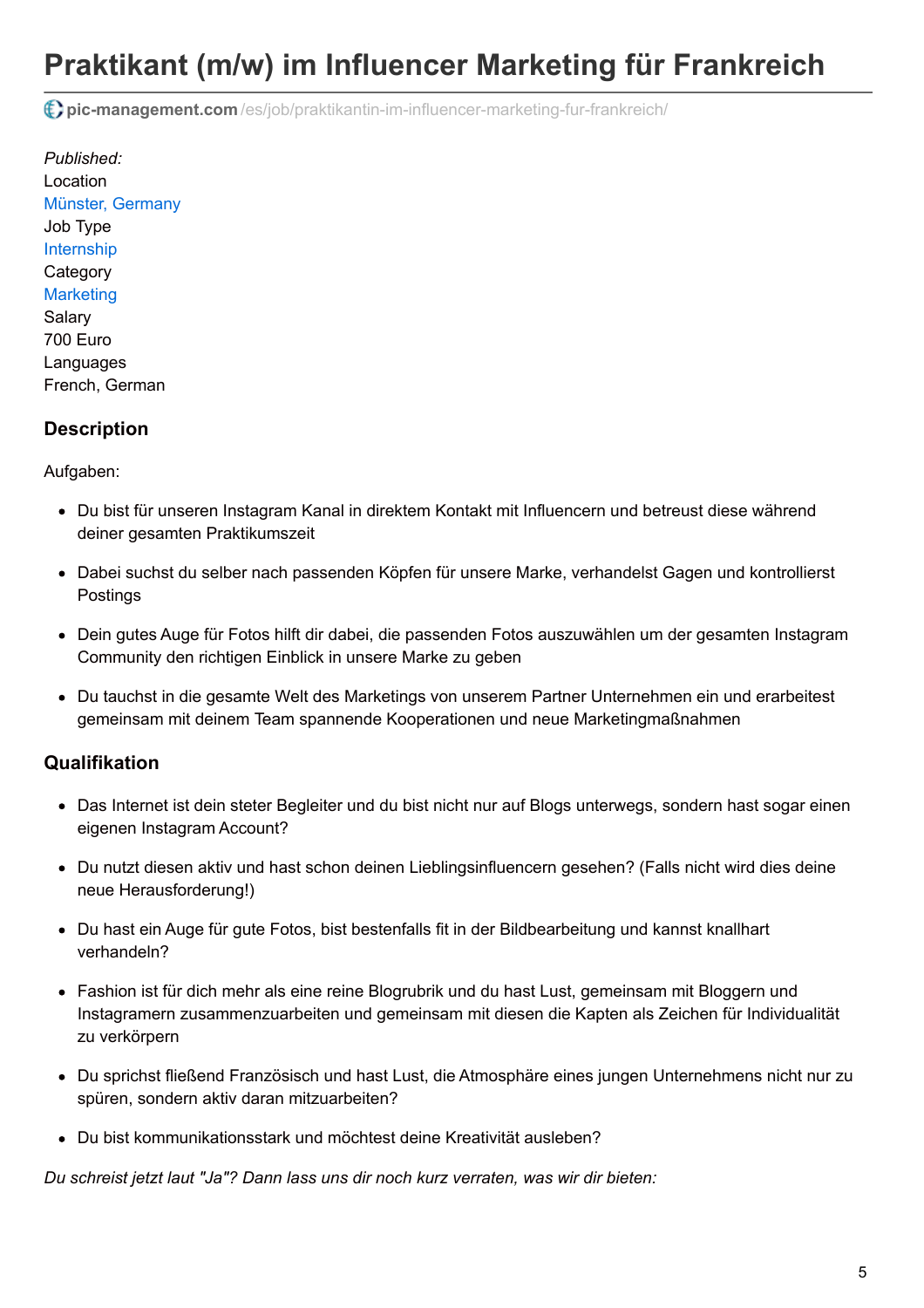- Eine branchenübliche Vergütung in der lebenswerten Stadt Münster mit Panoramablick über die Altstadt
- Die Gelegenheit, ein dynamisches Internet E-Commerce Startup mitzugestalten
- Ein vielseitiges, spannendes Aufgabengebiet mit täglichen Herausforderungen in einem motivierten Team
- Getränke for free und einen frischen Obstkorb

### **Company description**

Unser Partner Unternehmen stellt Produkte und Designs her für Leute die in der Welt zuhause sind und für die Reisen und Momente mehr zählen als Statussymbole.

## **Other comments**

6 Monate Pflichtpraktikum

[Apply Online](http://www.pic-management.com/es/job/praktikantin-im-influencer-marketing-fur-frankreich/?form=apply#wpjb-scroll) Apply From LinkedIn

## **Related Jobs**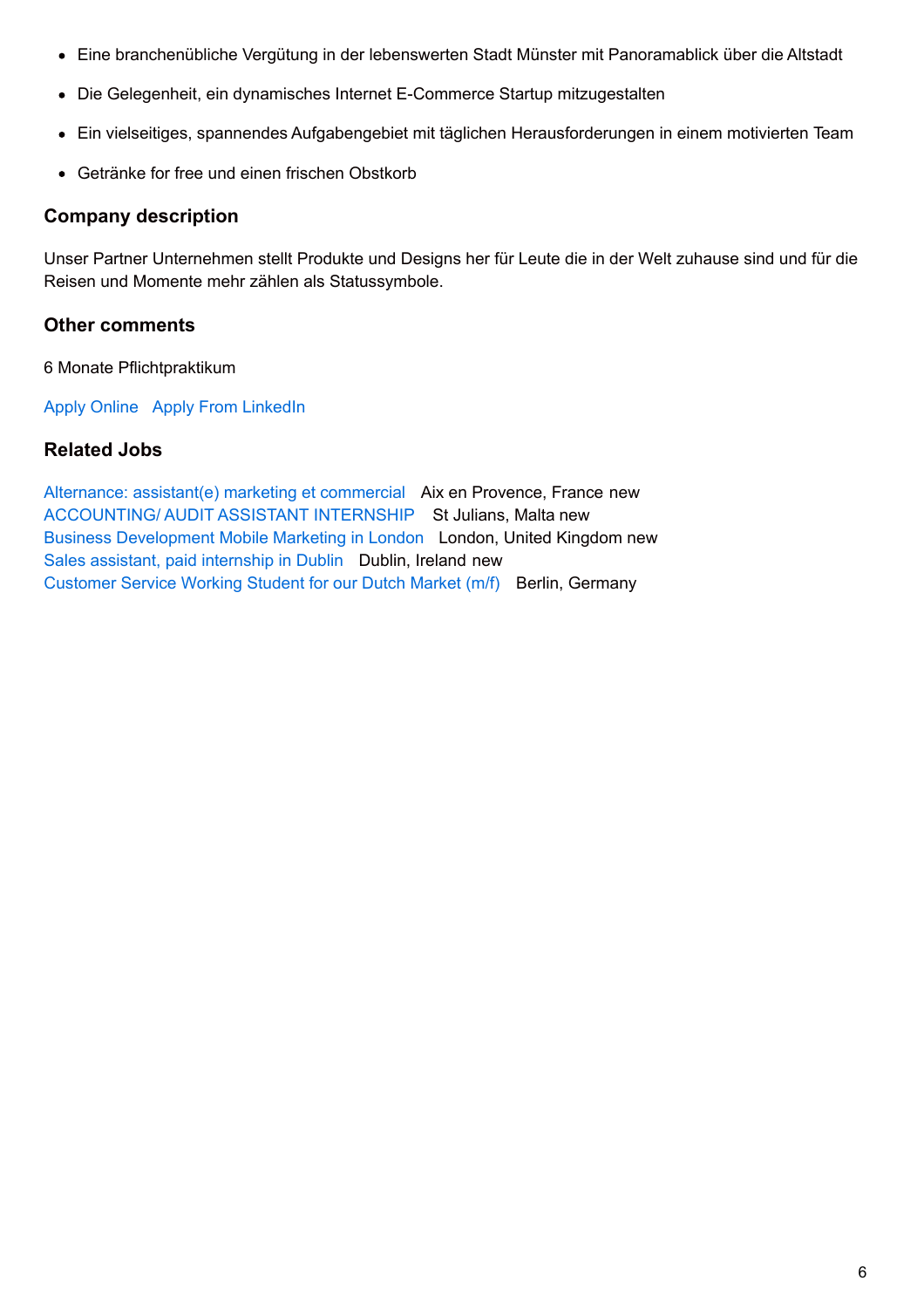# **Práctica Relaciones Públicas RRPP Riviera Maya Mexico**

**pic-management.com** [/es/job/practica-relaciones-publicas-rrpp-riviera-maya-mexico/](http://www.pic-management.com/es/job/practica-relaciones-publicas-rrpp-riviera-maya-mexico/)

*Published:* Location [Riviera maya, Mexico](https://www.google.com/maps/embed/v1/place?key=AIzaSyCczTP8nhcRK_FOj-OF9MbsUnrXVxoiM24&q=Riviera+maya%2C+%2C+%2C+Mexico&zoom=15) Job Type [Internship](http://www.pic-management.com/es/candidatos/estudiantes/ofertas-de-practicas/type/internship/) **Category** [Public Relations](http://www.pic-management.com/es/candidatos/estudiantes/ofertas-de-practicas/category/public-relations/) **Etiquetas** Práctica Mexico, Relaciones Públicas, Riviera Maya, Hotel, Turismo **Benefits** accommodation and 1 meal/day

## **Description**

#### **Presentación de la empresa:**

Hotel Resort de lujo que pertenece a un grupo hotelero reconocido por la calidad de sus hoteles. Situado entre Playa del Carmen y Tulum, este hotel ofrece una gran calidad de servicio a una clientela exigente.

### **Información de la oferta de práctica.**

- Referencia:**IRP10094**
- Lugar: Riviera Maya México
- Sector: Turismo
- Jornada: Completa
- Remuneración :
	- Ayudas: Alojamiento y Comidas

### **DESCRIPCIÓN DE LA PRÁCTICA**

#### **Misiones del puesto:**

- Relación con los clientes
- Mailing a los VIPs
- Acogida de los clientes en los distintos restaurantes
- Seguimiento y gestión de las quejas y suggerencias
- Gestión de llamadas
- Venta de excursiones
- Bienvenida y cocktail a la llegada de los clientes.

#### **Requisitos de perfil**

- Estudiantes de relaciones públicas, idiomas, turismo, etc.
- Ingles B2 (mínimo), español valorado
- Disponibilidad mínimo 12 semanas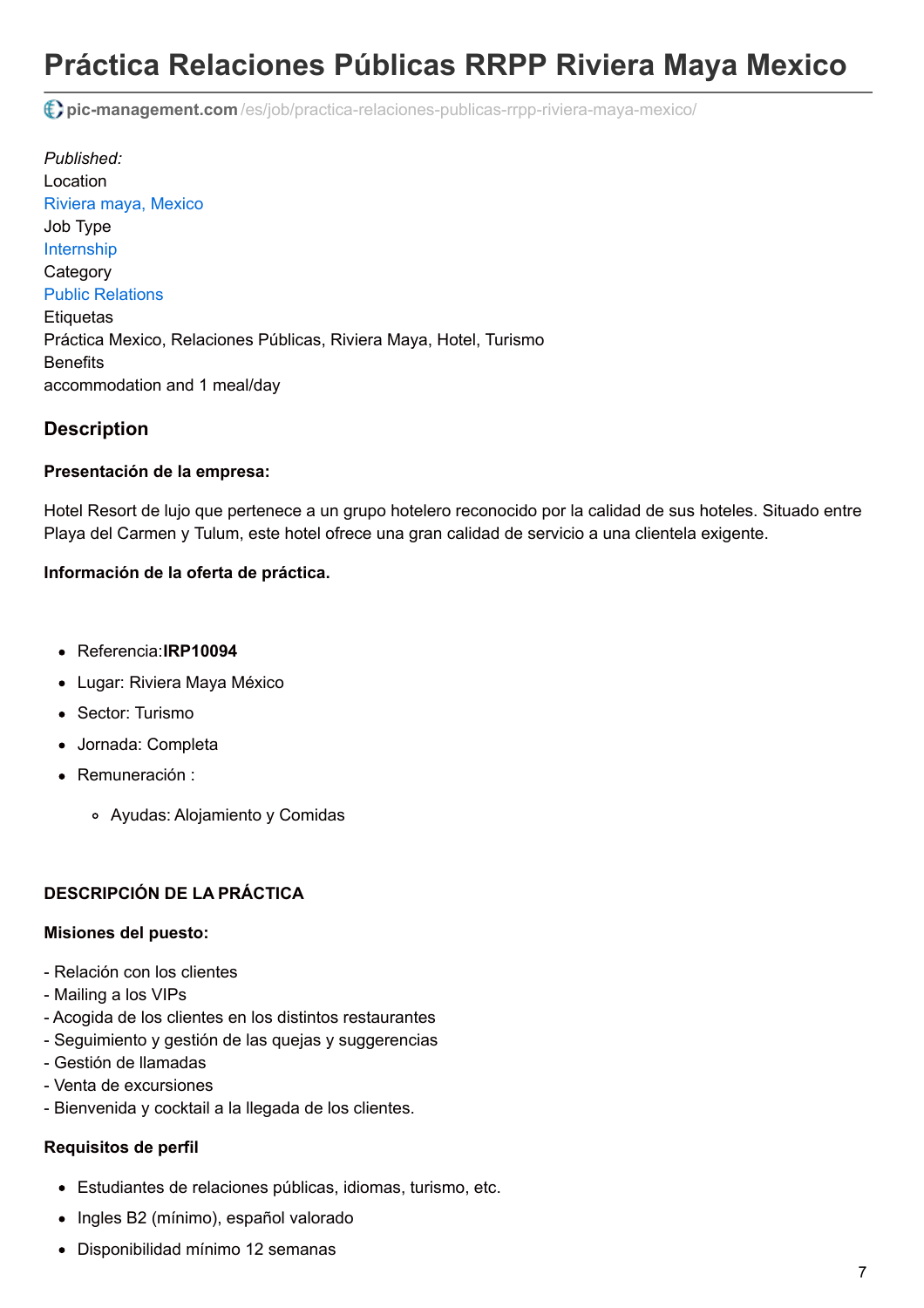• Sonriente, buen trato, don de gente

#### **¿Porque aplicar?**

- Perfeccionar español e ingles o alemán.
- Descubrir el sector del lujo y de la hostelería.
- Desarrollar el contacto con el cliente y don de gente.

Si tienes alguna duda o nos confirmas tu interés nos puedes escribir a [students@pic-management.com](mailto:students@pic-management.com)

#### [Apply Online](http://www.pic-management.com/es/job/practica-relaciones-publicas-rrpp-riviera-maya-mexico/?form=apply#wpjb-scroll) Apply From LinkedIn

## **Related Jobs**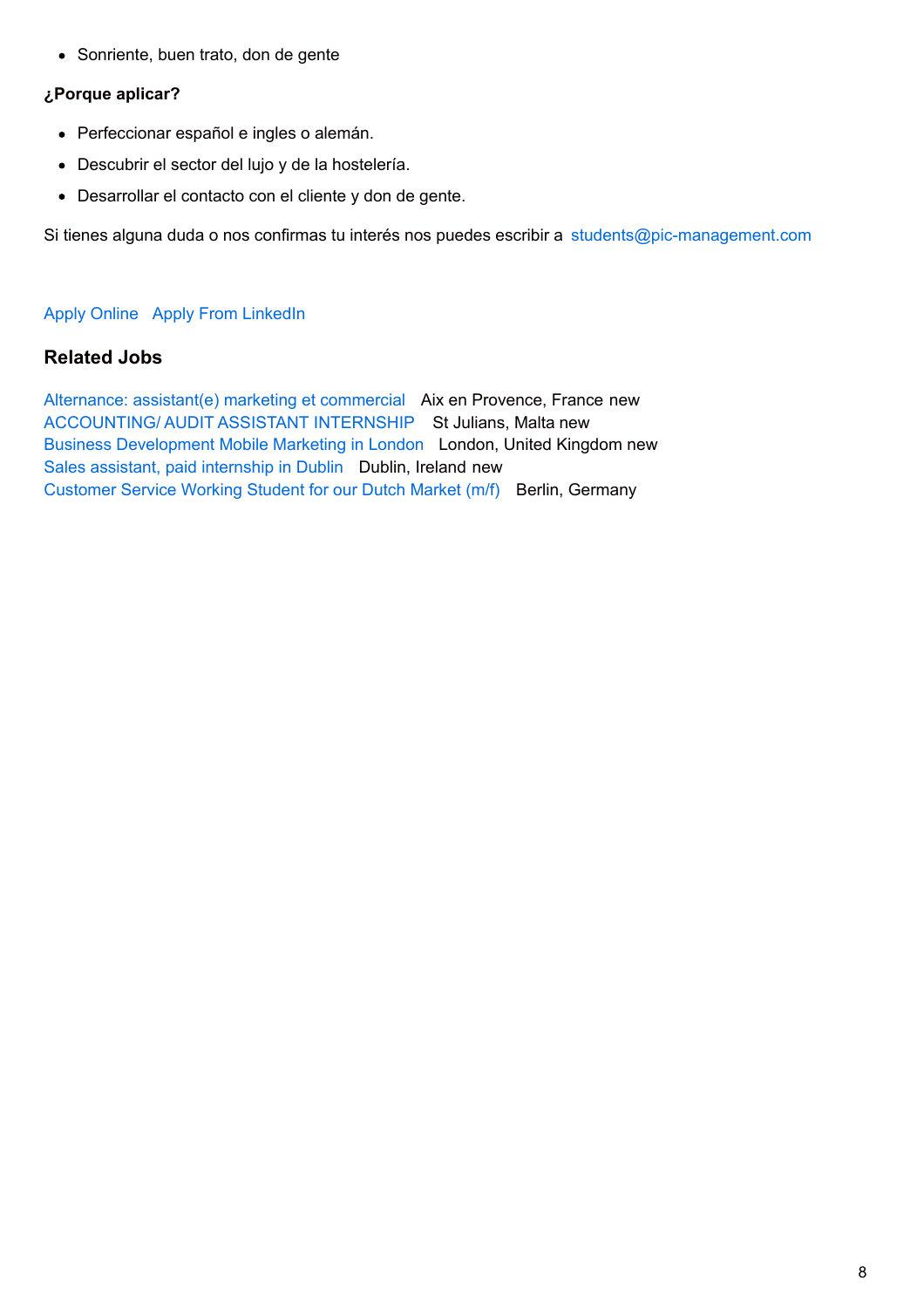# **Práctica Recepción hotel de Lujo España**

**pic-management.com** [/es/job/practica-recepcion-hotel-de-lujo-espana/](http://www.pic-management.com/es/job/practica-recepcion-hotel-de-lujo-espana/)

*Published:* Location [Lanzarote, Spain](https://www.google.com/maps/embed/v1/place?key=AIzaSyCczTP8nhcRK_FOj-OF9MbsUnrXVxoiM24&q=Lanzarote%2C+%2C+%2C+Spain&zoom=15) Job Type [Internship](http://www.pic-management.com/es/candidatos/estudiantes/ofertas-de-practicas/type/internship/) **Category [Reception](http://www.pic-management.com/es/candidatos/estudiantes/ofertas-de-practicas/category/reception/)** Salary 180 euros/month **Benefits** full board accommodation Languages English, Spanish

## **Description**

- Conocer los eventos del día, horarios, órdenes de servicio, etc.
- Realizar las llegadas, salidas y todas las tareas propias del front.
- Realizar la asignación de habitaciones: VIPS, Pink Rooms, camas supletorias, cunas.
- Hacer seguimiento de las discrepancias del día: late check-out, prolongaciones, salidas imprevistas, etc
- Realizar la gestión de los "olvidos" de los huéspedes.

### **Company description**

Hotel Resort ubicado en Lanzarote, Canarias España.

[Apply Online](http://www.pic-management.com/es/job/practica-recepcion-hotel-de-lujo-espana/?form=apply#wpjb-scroll) Apply From LinkedIn

### **Related Jobs**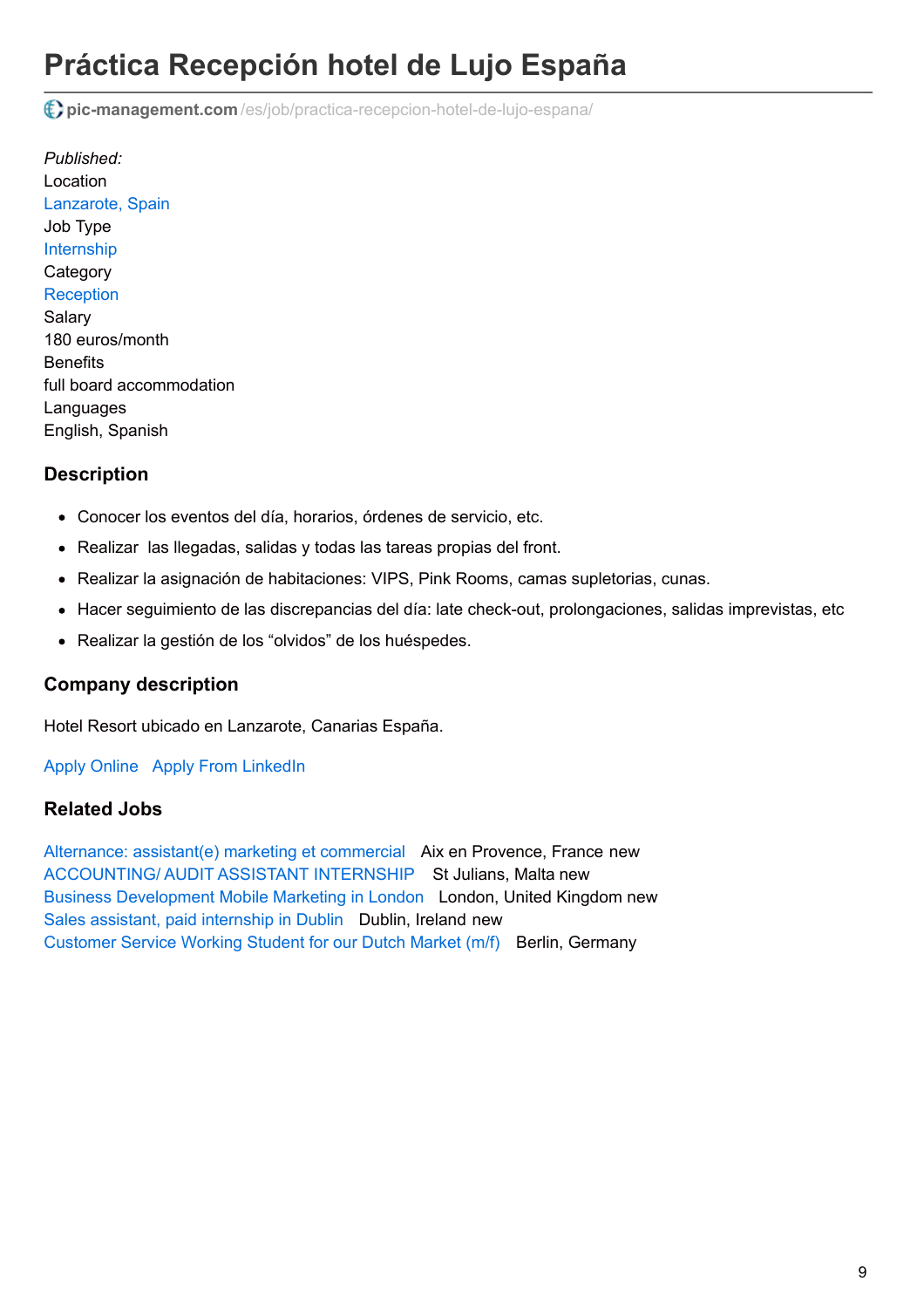# **Inventory Manager Paris France**

**pic-management.com** [/es/job/inventory-manager-paris-france/](http://www.pic-management.com/es/job/inventory-manager-paris-france/)

*Published:* Location [Paris, France](https://www.google.com/maps/embed/v1/place?key=AIzaSyCczTP8nhcRK_FOj-OF9MbsUnrXVxoiM24&q=Paris%2C+%2C+%2C+France&zoom=15) Job Type [Internship](http://www.pic-management.com/es/candidatos/estudiantes/ofertas-de-practicas/type/internship/) **Category [Management](http://www.pic-management.com/es/candidatos/estudiantes/ofertas-de-practicas/category/management/) Etiquetas** Stage en France, Paris, inventory manager, hôtellerie, tourisme, Salary 554 euros/months **Languages** English, French

## **Description**

L'inventory manager est en charge de la gestion et l'optimisation des inventaires chambres du client sur l'ensemble de la distribution électronique.

Il entretient un relationnel étroit avec les market manager des distributeurs OTA au quotidien afin d'améliorer la visibilité de l'hôtel au sein de la distribution.

Il accompagne le Cluster Revenue & Webmarketing Manager sur les points téléphoniques hebdomadaires et journaliers.

Il participe a l'élaboration des yield meeting, assiste aux yield meeting mensuel chez le client, planifie les actions avec lui et mesure les résultats des actions terminées.

Votre profil:

o Une première expérience en yield pour un hôtel ou un cluster

o Ecole de commerce ou école supérieure en hospitality management.

o Anglais courant, Excel : fonctions recherche, logiques, text, tableaux croisés dynamiques, fonctions mise en forme conditionnelles, objets graphiques, Power point niveau avancé

## **Company description**

La société propose aux hôteliers indépendants 4 et 5 étoiles une externalisation de la fonction des revenus, du pricing, de la gestion de la distribution électronique, du web marketing et digital marketing.

### [Apply Online](http://www.pic-management.com/es/job/inventory-manager-paris-france/?form=apply#wpjb-scroll) Apply From LinkedIn

## **Related Jobs**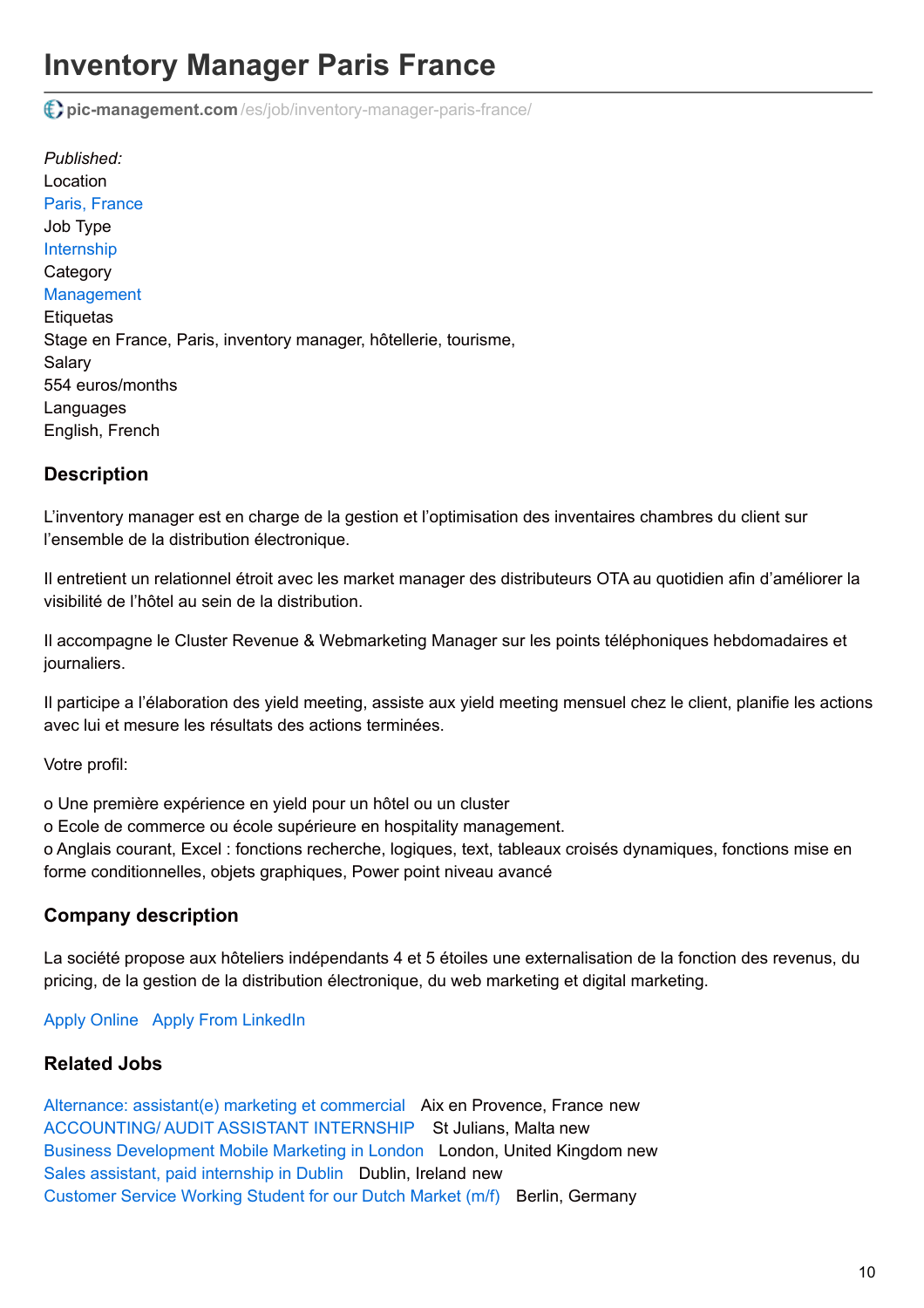# **Software Engineering Developer – Student Internship Berlin**

**pic-management.com** [/es/job/software-engeneering-developer-internship-berlin/](http://www.pic-management.com/es/job/software-engeneering-developer-internship-berlin/)

*Published:* Location [Berlin, Germany](https://www.google.com/maps/embed/v1/place?key=AIzaSyCczTP8nhcRK_FOj-OF9MbsUnrXVxoiM24&q=Berlin%2C+%2C+%2C+Germany&zoom=15) Job Type [Internship](http://www.pic-management.com/es/candidatos/estudiantes/ofertas-de-practicas/type/internship/) **Category [Engineering](http://www.pic-management.com/es/candidatos/estudiantes/ofertas-de-practicas/category/engineering/)** Salary 600-800 Euro/Month Languages English

# **Description**

### **/// Your skills ///**

- Scala (or Java)
- Database knowledge (Designing and querying)
- API design

You are comfortable in the backend, playing with data structures and algorithms as well as designing REST APIs that can be used by a multitude of frontend applications.

### **/// Bonus points ///**

Experience with:

- Functional programming
- Machine learning
- Spark
- Play framework

In our current stage of development, we can offer you challenging tasks and the opportunity to shape our product with us.

### **/// Your tasks ///**

- Extending and shaping of our connector framework with SPARK
- Building connectors for systems like SAP or Salesforce
- Integration of SAP HANA and Apache Spark
- Performance optimization
- Evaluation / Realization of new features

### **/// Our offer ///**

• Flexible working hours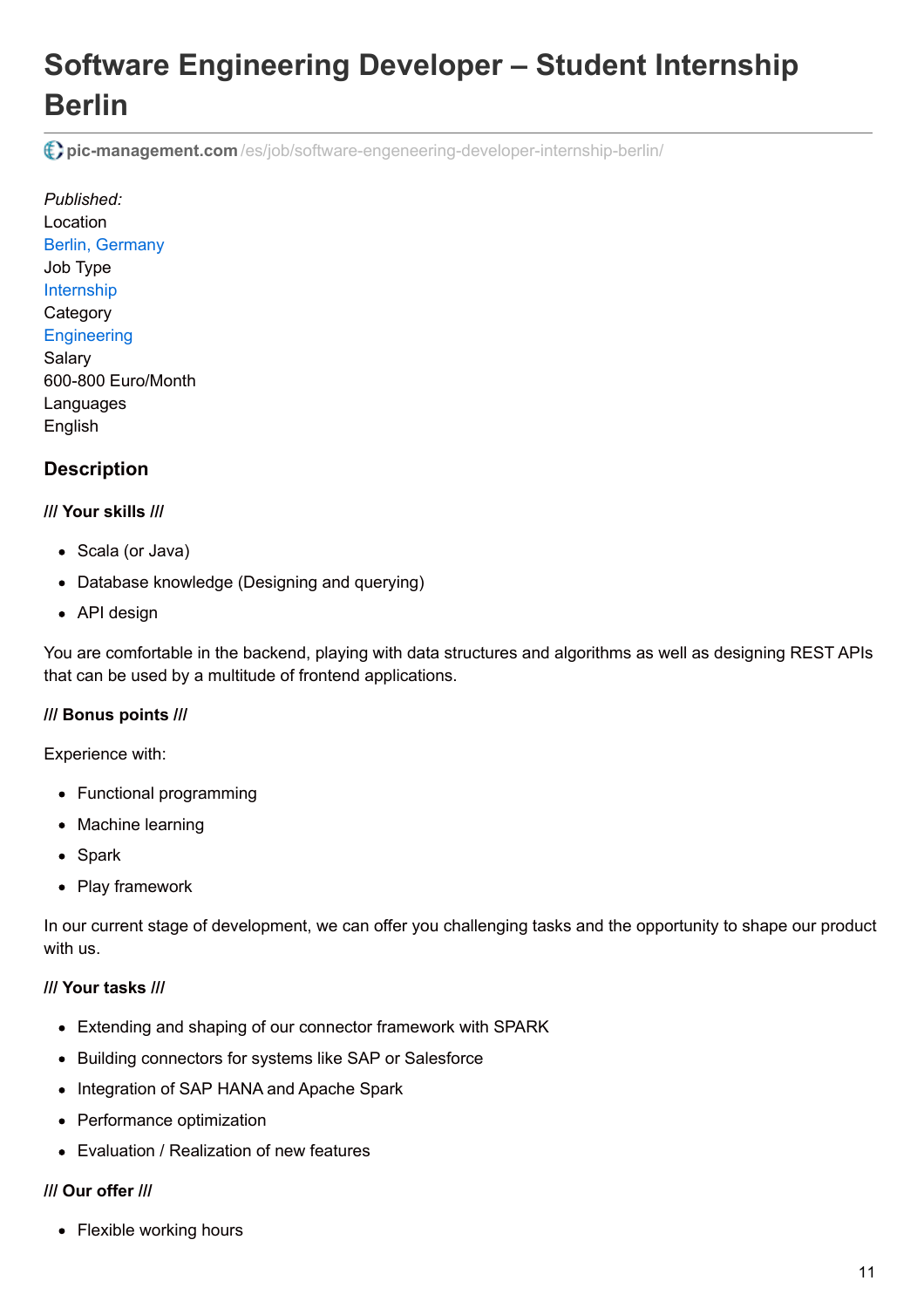- A cosy office in Berlin
- Coffee, mate and more fun stuff
- A really nice, international team  $\odot$

## **Company description**

Our partner company builds the next generation technology that changes the way companies do process analysis. They are passionate about building high quality software at a fast pace, creating intuitive workflows and beautiful data visualizations to realize complex data analysis also for non-experts.

If you are interested in latest Big Data Technologies and would like to apply and expand your knowledge in an exciting environment, then this internship is for you! Our young team comprises experts with strong knowledge in software development. We believe that working together, having fun together and supporting each other is essential to achieve our goal; we'd love you to join our team on-site in Berlin.

## **Other comments**

at least 3-4 Month

[Apply Online](http://www.pic-management.com/es/job/software-engeneering-developer-internship-berlin/?form=apply#wpjb-scroll) Apply From LinkedIn

## **Related Jobs**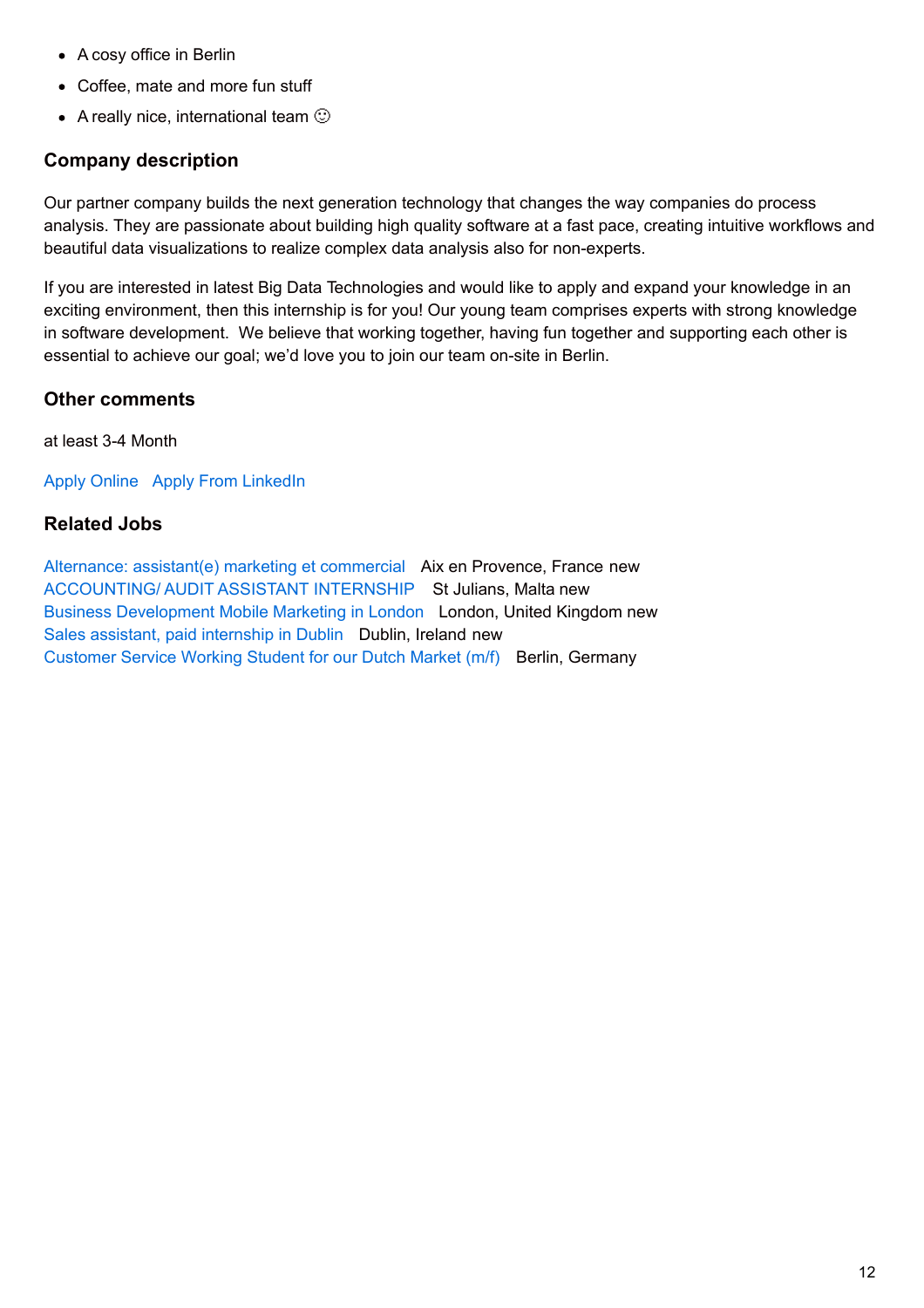# **Frontend Developer Full Time Position**

**pic-management.com** [/es/job/frontend-developer-full-time-position/](http://www.pic-management.com/es/job/frontend-developer-full-time-position/)

*Published:* Location [Berlin, Germany](https://www.google.com/maps/embed/v1/place?key=AIzaSyCczTP8nhcRK_FOj-OF9MbsUnrXVxoiM24&q=Berlin%2C+%2C+%2C+Germany&zoom=15) Job Type [Internship](http://www.pic-management.com/es/candidatos/estudiantes/ofertas-de-practicas/type/internship/) **Category [Engineering](http://www.pic-management.com/es/candidatos/estudiantes/ofertas-de-practicas/category/engineering/) Languages** English

### **Description**

### **Your Responsibilities as a Frontend Developer**

You are eager to create the best possible user experience and finding solutions to new problems (yes, we are not another App), while sustaining a high level of testability and maintainability in your code. You are not afraid to introduce new technologies, challenge assumptions and take your own decisions to drive the innovation of the product. You are fascinated by technological problems that arise when handling large amounts of data and how to present the results to a user in an interactive and intuitive manner.

As a frontend developer you take control of a modern web-based software stack of technologies including Typescript, AngularJS and gulp.js. As we develop new features, you plan, communicate and execute your projects together with our team of experts in an agile manner.

### **Requirements**

- Experience with relevant front-end technologies including JavaScript, HTML5 and CSS3.
- Experience with integrating your code into larger systems.
- Ability to utilize existing and design new APIs.
- Knowledge of structured data (e.g. JSON, CSV).
- Ability to execute your tasks independently.
- Strong communication skills.

#### **Bonus points:**

- You worked with AngularJS before.
- You know about TypeScript.
- Experience with data visualization frameworks (D3.js, chart.js, vis.js).
- Experience in UX design.
- Graphical design / prototyping skills.
- Experience with SVG manipulation.

#### **What we offer**

- A beautiful office and a great team
- Friendly, cosy atmosphere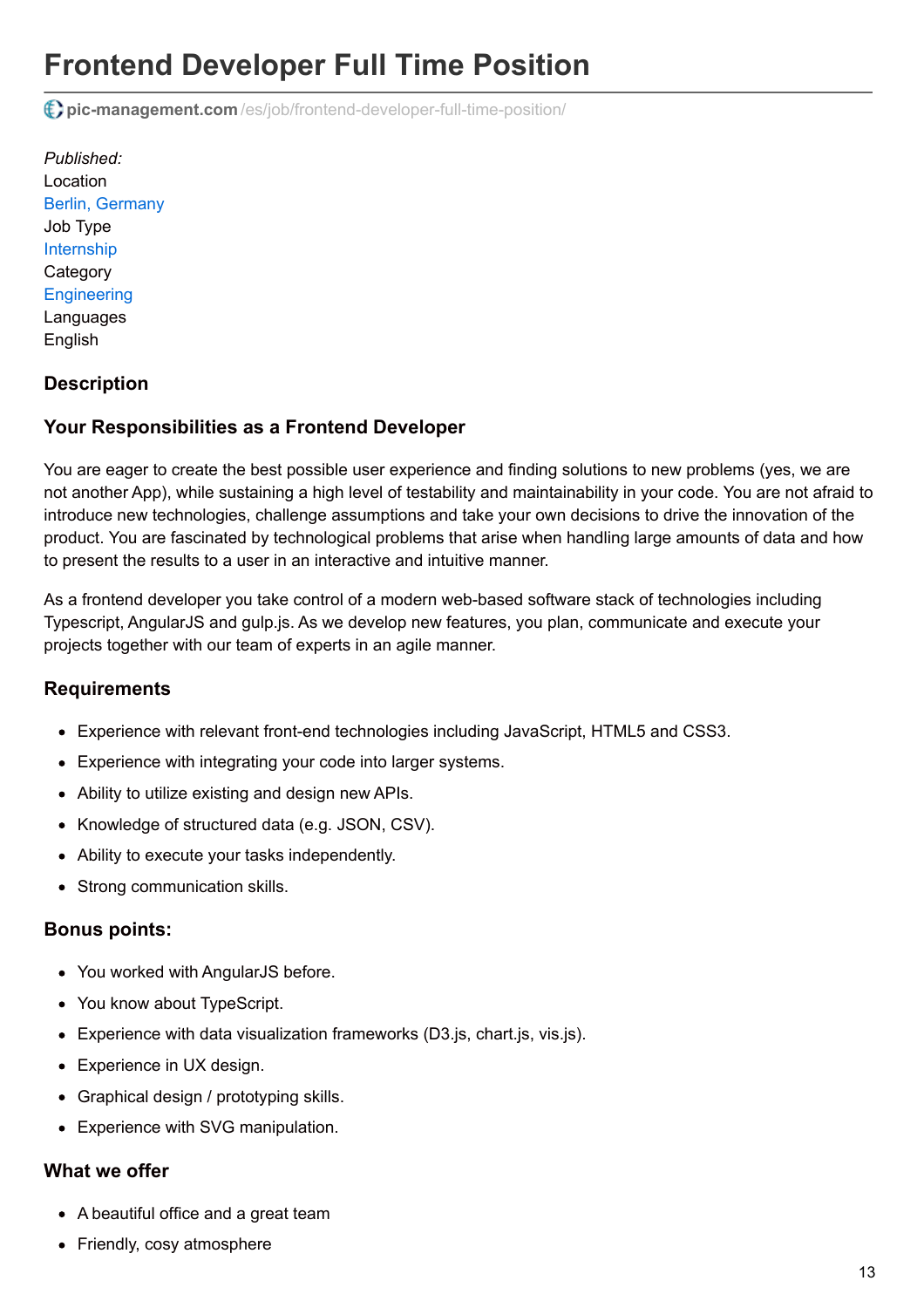- Interesting challenges to work on
- Freedom to drive & design the product
- Openness for everything that is important to you

## **Company description**

Our partner company builds the next generation technology that changes the way companies do process analysis. They are passionate about building high quality software at a fast pace, creating intuitive workflows and beautiful data visualizations to realize complex data analysis also for non-experts.

#### [Apply Online](http://www.pic-management.com/es/job/frontend-developer-full-time-position/?form=apply#wpjb-scroll) Apply From LinkedIn

### **Related Jobs**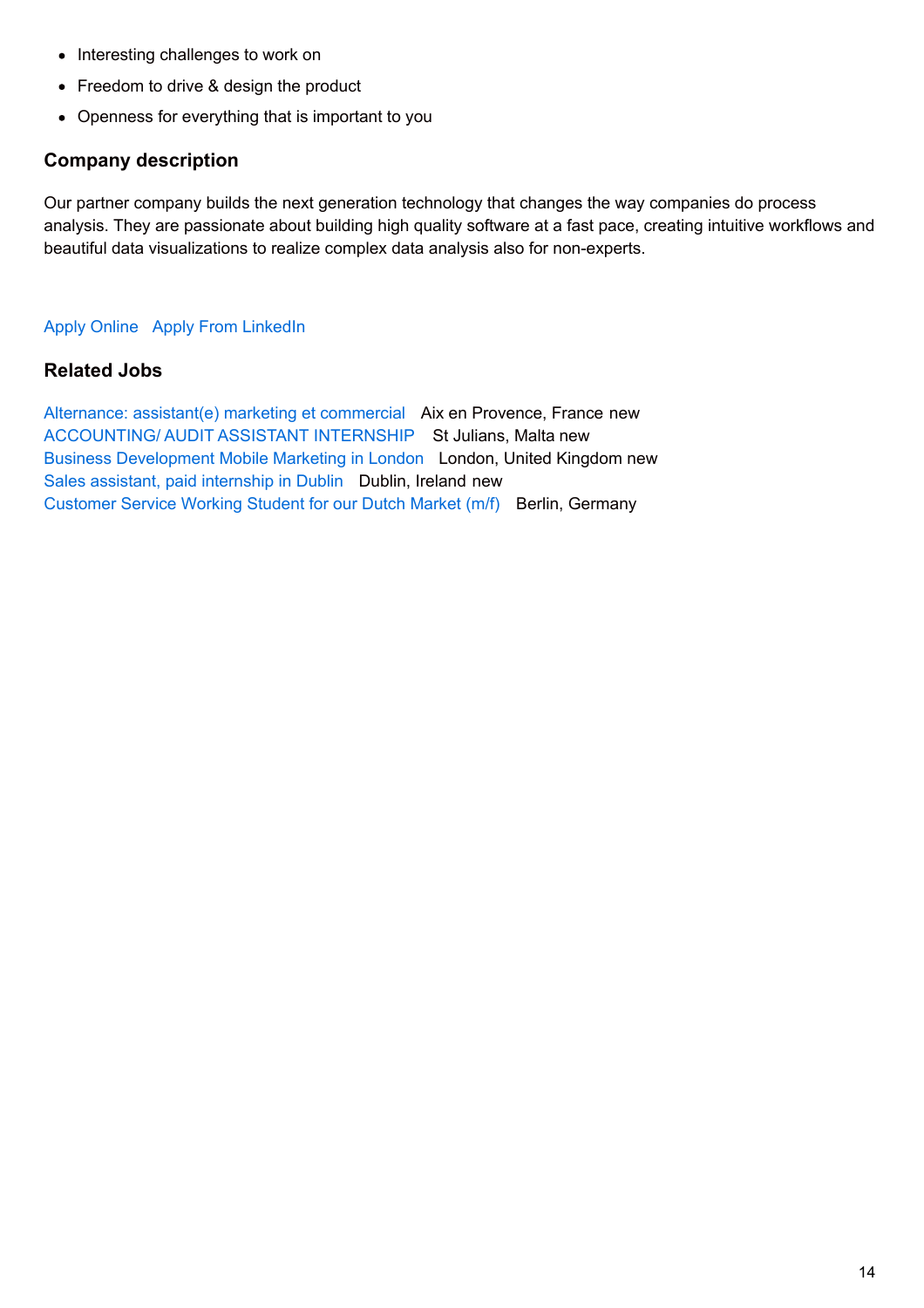# **Business Development Mobile Marketing in London**

**pic-management.com** [/es/job/business-development-paid-internship-in-london-2/](http://www.pic-management.com/es/job/business-development-paid-internship-in-london-2/)

*Published:* Location [London, United Kingdom](https://www.google.com/maps/embed/v1/place?key=AIzaSyCczTP8nhcRK_FOj-OF9MbsUnrXVxoiM24&q=London%2C+%2C+%2C+United+Kingdom&zoom=15) Job Type [Internship](http://www.pic-management.com/es/candidatos/estudiantes/ofertas-de-practicas/type/internship/) **Category** [Business Development](http://www.pic-management.com/es/candidatos/estudiantes/ofertas-de-practicas/category/business-development/) Salary £700.00 /month Languages English, Spanish, Italian, German, Other

## **Description**

Sales Department (Business Development Manager) – Mobile Affiliation (Internship)

Our partner is looking for a passionate and competitive Business Developer who thrives in attracting new customers. To achieve this, the business developer needs to find potential new customers, pitch them, ultimately convert them into clients, and continue to grow business in the future. The successful candidate will play a fundamental role in achieving its ambitious customer acquisition and revenue growth objectives. The candidate must be comfortable getting in touch with potential customers over E-mail, Skype, phone and face-to-face interviews.

#### **RESPONSIBILITIES**

Identifying new sales leads Promote the company's products/services addressing or predicting clients' objectives Representing the Cie at trade shows and other industry events Arrange business meetings with prospective clients Conduct research to identify new markets and customer needs Operate as the lead point of contact for any and all matters specific to your customers Build and maintain strong, long-lasting customer relationships

#### CANDIDATE REQUIREMENTS

Highly motivated candidate who is passionate about Digital and Mobile Marketing and willing to succeed in this industry.

Genuine interest in Digital and Mobile Marketing Previous experience in Affiliate Marketing is a plus (but not a must) Experience in cold calling is a plus Determined self-starter with a positive attitude Ability to be hands on in a start-up environment Ability to work under pressure and meet deadlines Show initiative, be driven and enthusiastic. Innovative problem solver Strong organizational skills Excellent presentation and negotiating skills Good communication skills using all relevant media. Technical knowledge of digital marketing systems a plus Fluent in English. A second language is a plus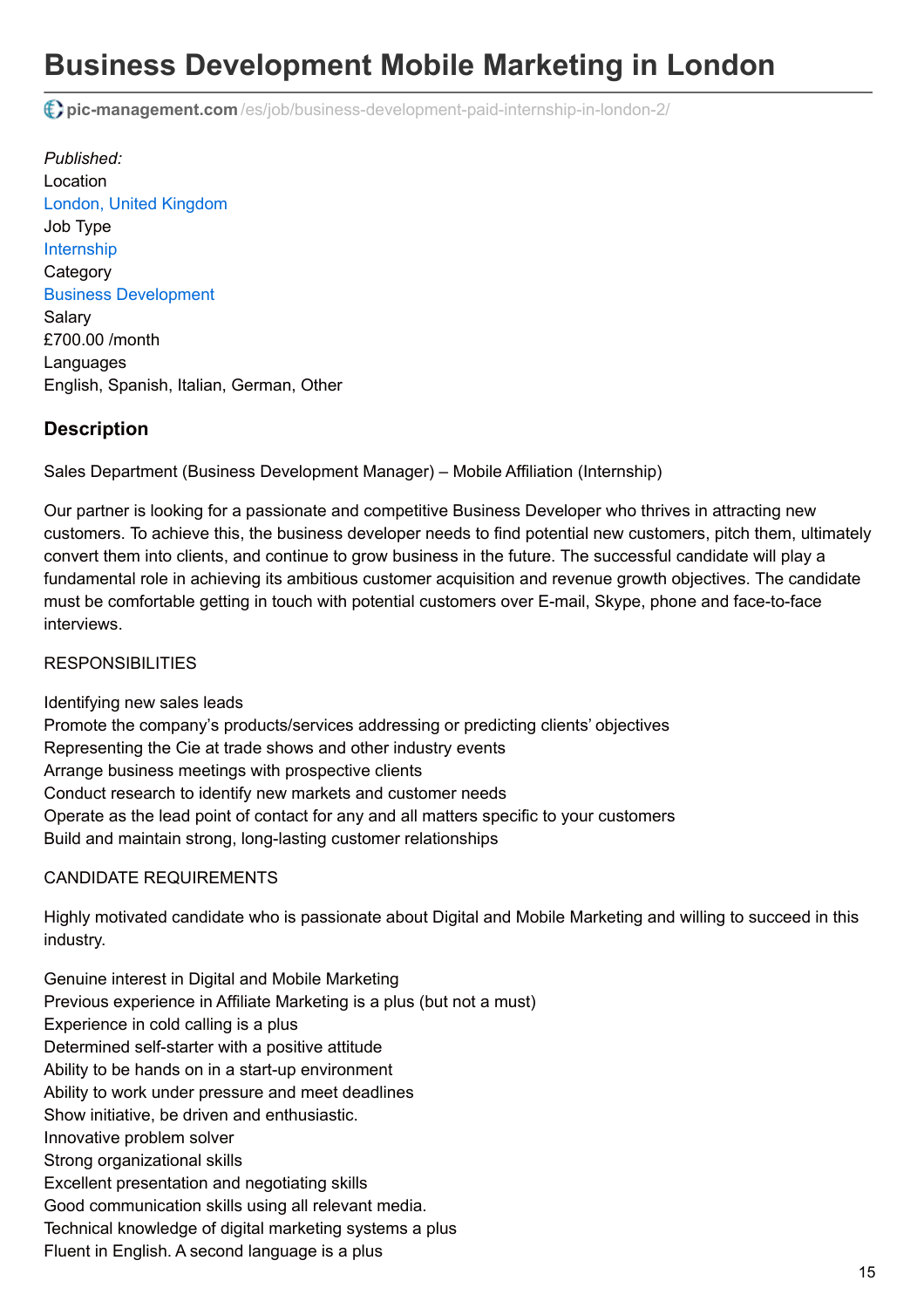#### Eligible to work in the UK

### DETAILS

Duration: 3 months Location: London, UK Starting date: ASAP Job Type: Internship Required education: Bachelor's Salary: £700.00 /month Guaranteed permanent role based on performance during internships

## **Company description**

Our partner is a full scale Digital Agency, with offices in many countries around the world.

#### [Apply Online](http://www.pic-management.com/es/job/business-development-paid-internship-in-london-2/?form=apply#wpjb-scroll) Apply From LinkedIn

## **Related Jobs**

[Alternance: assistant\(e\) marketing et commercial](http://www.pic-management.com/es/job/alternance-assistante-marketing-et-commercial/) Aix en Provence, France new [ACCOUNTING/ AUDIT ASSISTANT INTERNSHIP](http://www.pic-management.com/es/job/accounting-audit-assistant-internship/) St Julians, Malta new [Sales assistant, paid internship in Dublin](http://www.pic-management.com/es/job/sales-assitant-in-dublin-1-year/) Dublin, Ireland new [Customer Service Working Student for our Dutch Market \(m/f\)](http://www.pic-management.com/es/job/customer-service-working-student-for-our-dutch-market-mf/) Berlin, Germany [Project manager- Paid internship London](http://www.pic-management.com/es/job/project-manager-2/) London, United Kingdom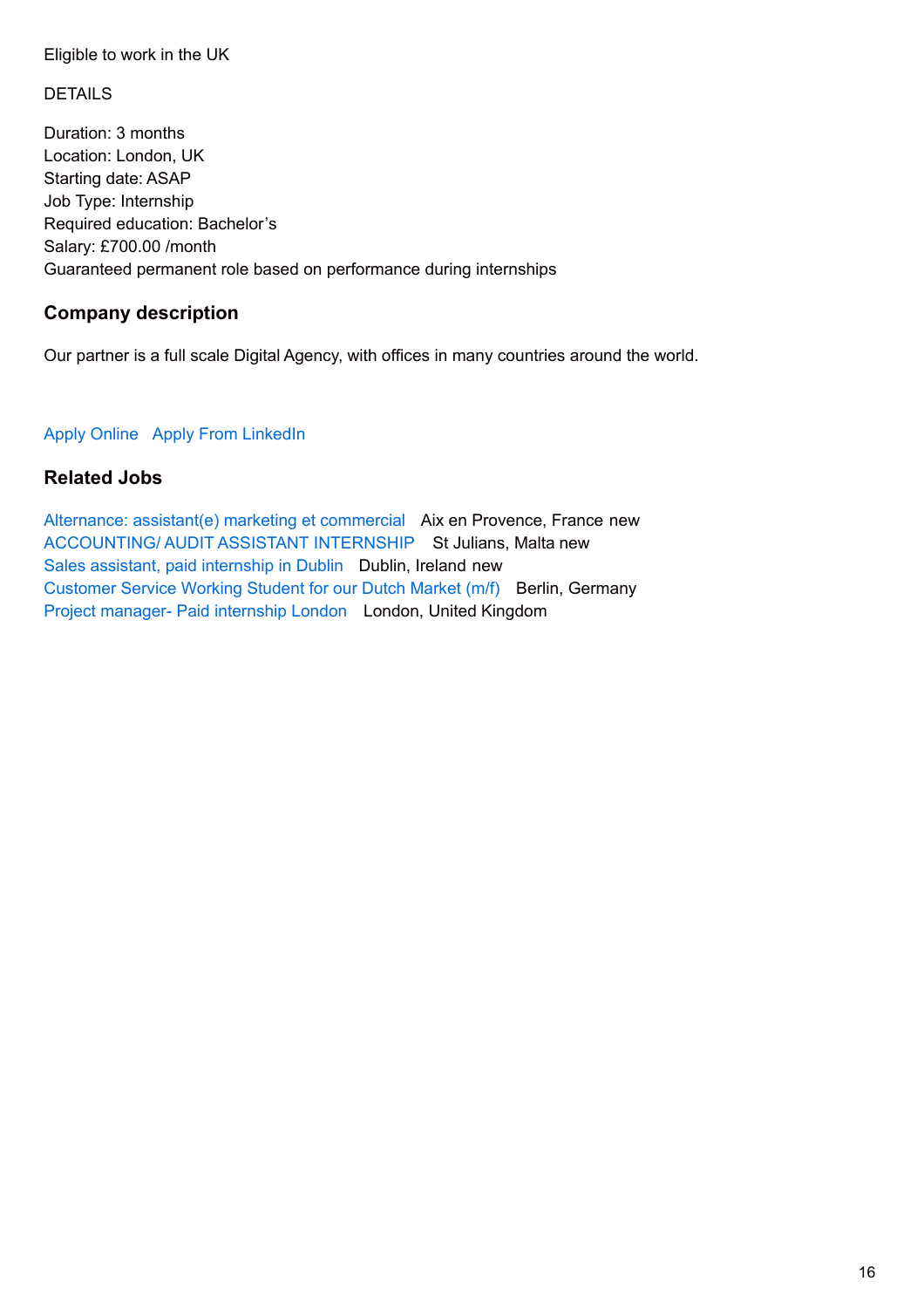# **Sales assistant, paid internship in Dublin**

**pic-management.com** [/es/job/sales-assistant-in-dublin/](http://www.pic-management.com/es/job/sales-assistant-in-dublin/)

*Published:* Location [Dublin, Ireland](https://www.google.com/maps/embed/v1/place?key=AIzaSyCczTP8nhcRK_FOj-OF9MbsUnrXVxoiM24&q=Dublin%2C+%2C+%2C+Ireland&zoom=15) Job Type [Internship](http://www.pic-management.com/es/candidatos/estudiantes/ofertas-de-practicas/type/internship/) **Category** [Business Development](http://www.pic-management.com/es/candidatos/estudiantes/ofertas-de-practicas/category/business-development/) Salary MINIMUM WAGE Languages English

## **Description**

You'll be in regular contact with publishers from the Middle East, Africa and Asia, and you'll be on the lookout for new publishers to join the Cie marketplace.

#### THE ROLE

As the sales assistant, the role is predominantly publisher facing and its main focus is to represent the Cie in the market, to articulate its unique proposition and to drive sign-ups by publisher partners. You will help the sales teams to build a number of business partnerships across a range of publishers and strategic partners who are central to the ongoing growth and success of the company.

You'll also learn to become an experienced sales professional with a keen understanding of online advertising and related technologies, and you'll help the teams create a business development strategy with key internal stakeholders and effectively execute plans.

As well as this, you'll be:

Evaluating potential partnerships and playing a key role in developing new business opportunities.

Executing relationship development from first contact to signed agreement.

Developing and maintaining an intimate knowledge of the offering and products and be able to articulate them effectively to publishers.

Regularly updating the business on the progress of publisher development. This will include an overview of active discussions and opportunities, client feedback, networking events and industry changes.

### **Company description**

High tech company based in Dublin

### **Other comments**

9 to 12 months internship

[Apply Online](http://www.pic-management.com/es/job/sales-assistant-in-dublin/?form=apply#wpjb-scroll) Apply From LinkedIn

### **Related Jobs**

[Sales assistant, paid internship in Dublin](http://www.pic-management.com/es/job/sales-assitant-in-dublin-1-year/) Dublin, Ireland new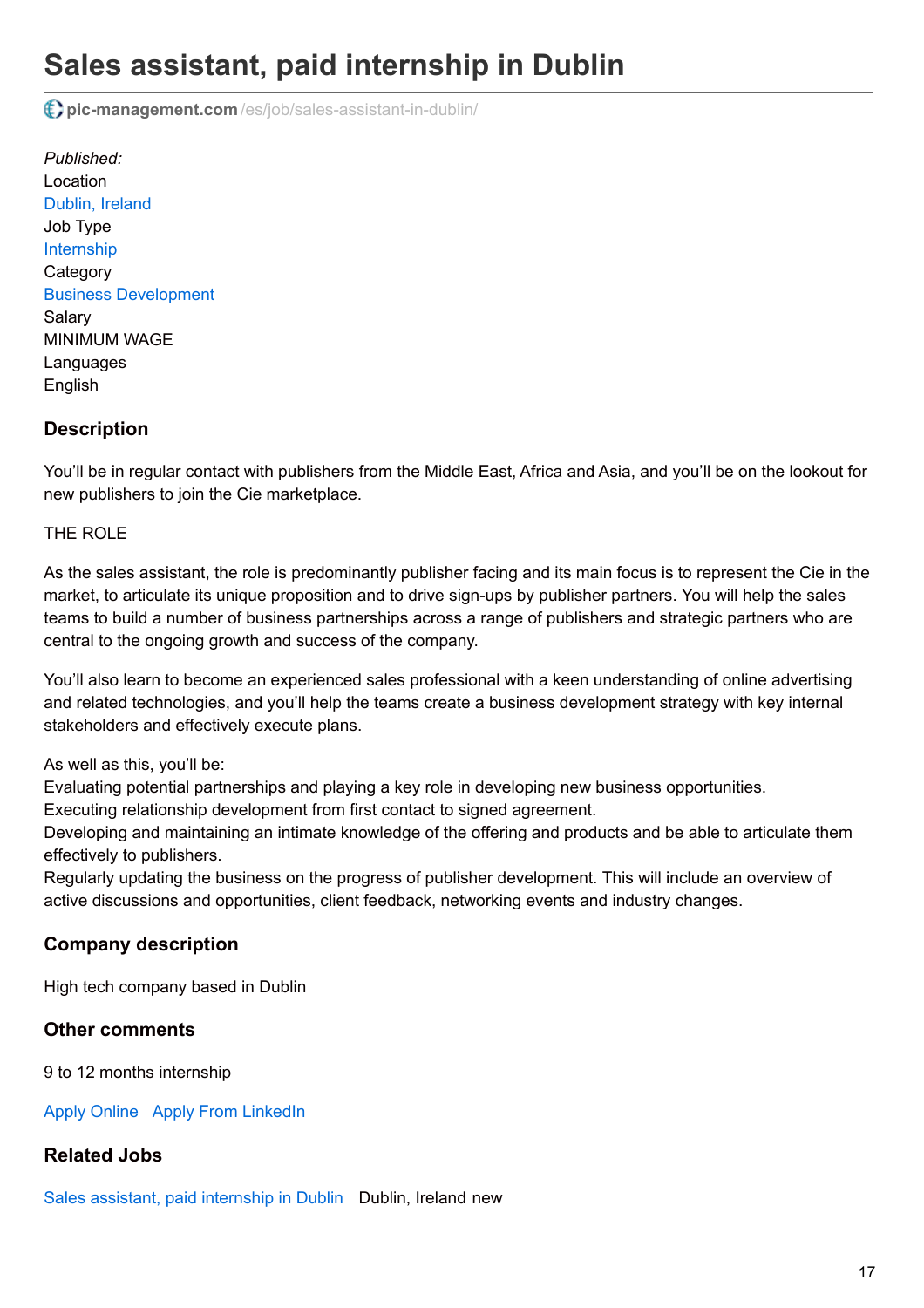# **Golf internship in Scotland**

**pic-management.com** [/es/job/golf-customer-care-internship-in-scotland/](http://www.pic-management.com/es/job/golf-customer-care-internship-in-scotland/)

*Published:* Location [Scotland, United Kingdom](https://www.google.com/maps/embed/v1/place?key=AIzaSyCczTP8nhcRK_FOj-OF9MbsUnrXVxoiM24&q=Scotland%2C+%2C+%2C+United+Kingdom&zoom=15) Job Type [Internship](http://www.pic-management.com/es/candidatos/estudiantes/ofertas-de-practicas/type/internship/) **Category** [Customer relationship](http://www.pic-management.com/es/candidatos/estudiantes/ofertas-de-practicas/category/customer-relationship/) **Etiquetas** Internship in Scotland, customer care, hotel and spa, tourism, luxury, golf Salary 7.20 pounds/hour **Benefits** accomodation + 1 meal/day Languages English

## **Description**

In a top luxury hotel Spa in Scotland, based front of the coast, with wonderful view to the see and Golf.

Golf – This will focus on the running of the Golf Operation and you would have exposure to and be given training on all of the following areas; Outdoor & Buggy Operation – Starter's hut, Golf Shop/ Arrival & Check in, Clubhouse experience pre & post golf, All stock/ product knowledge training & testing, Tuition & Summer School, Guest journey & expectations

### **Other comments**

Mandatory 6 months from April

[Apply Online](http://www.pic-management.com/es/job/golf-customer-care-internship-in-scotland/?form=apply#wpjb-scroll) Apply From LinkedIn

### **Related Jobs**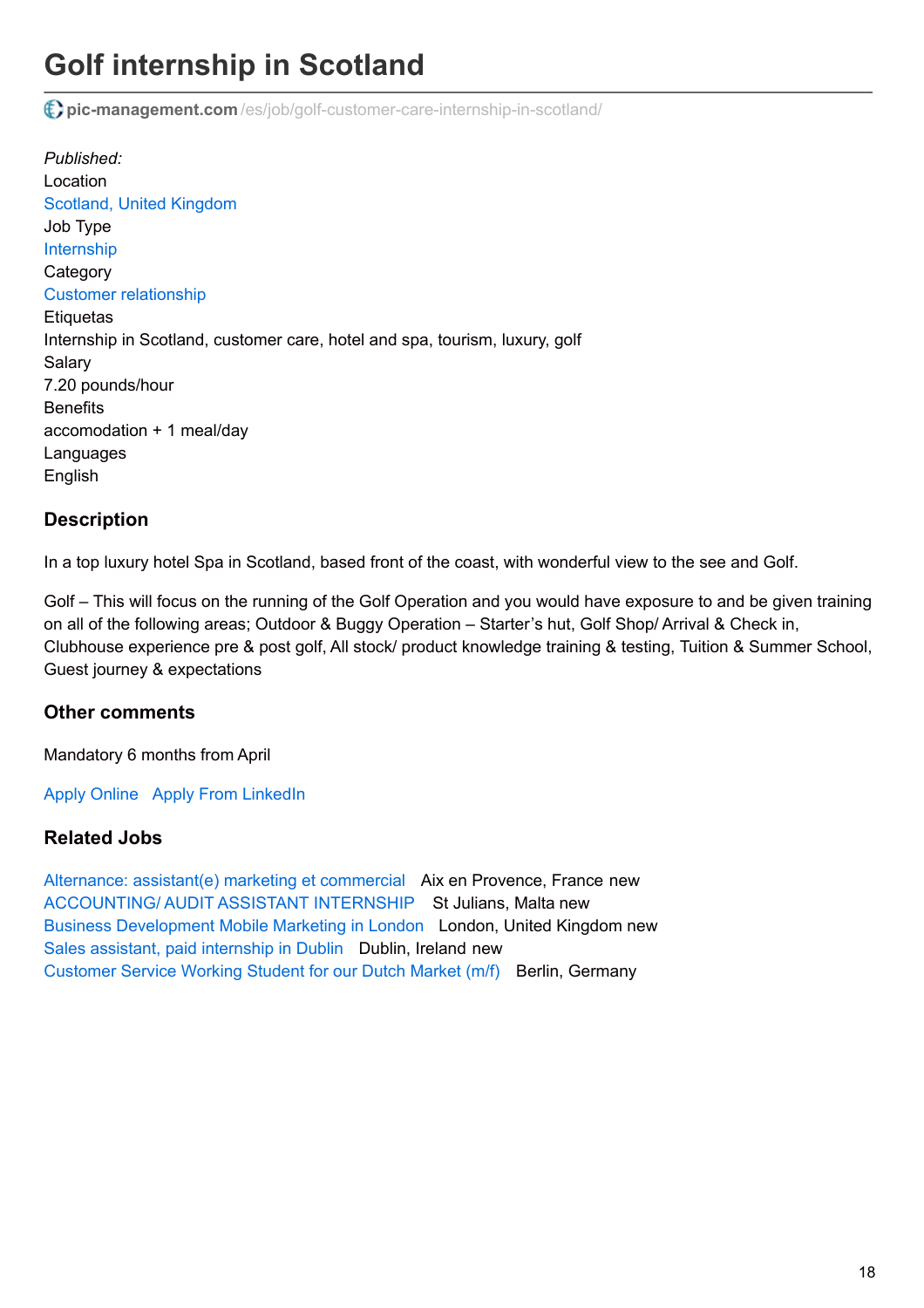# **Front Office in luxury hotel in Prague**

**pic-management.com** [/es/job/front-office-in-luxury-hotel-in-prague/](http://www.pic-management.com/es/job/front-office-in-luxury-hotel-in-prague/)

*Published:* Location [Czech Republic](https://www.google.com/maps/embed/v1/place?key=AIzaSyCczTP8nhcRK_FOj-OF9MbsUnrXVxoiM24&q=%2C+%2C+%2C+Czech+Republic&zoom=15) Job Type [Internship](http://www.pic-management.com/es/candidatos/estudiantes/ofertas-de-practicas/type/internship/) **Category [Reception](http://www.pic-management.com/es/candidatos/estudiantes/ofertas-de-practicas/category/reception/) Benefits** accommodation Languages English

## **Description**

#### **Front Office:**

Greet and inform customers on living conditions: rates, benefits

Make reservations, record arrivals and departures / Resolution of complaints

Maintain information materials available to customers /Propose and / or sale of tourist services

Reply to mail, fax, phone / Check or have control rooms (minibar drinks consumed in the "Equipment Loan") / Ensure billing of travel, meals / Accept the bills, payments control deferred

Establish rates / Sales trips

### **Company description**

Luxury hotel based in the heart of Prague

### **Other comments**

Mandatory 3 months internship minimum

[Apply Online](http://www.pic-management.com/es/job/front-office-in-luxury-hotel-in-prague/?form=apply#wpjb-scroll) Apply From LinkedIn

### **Related Jobs**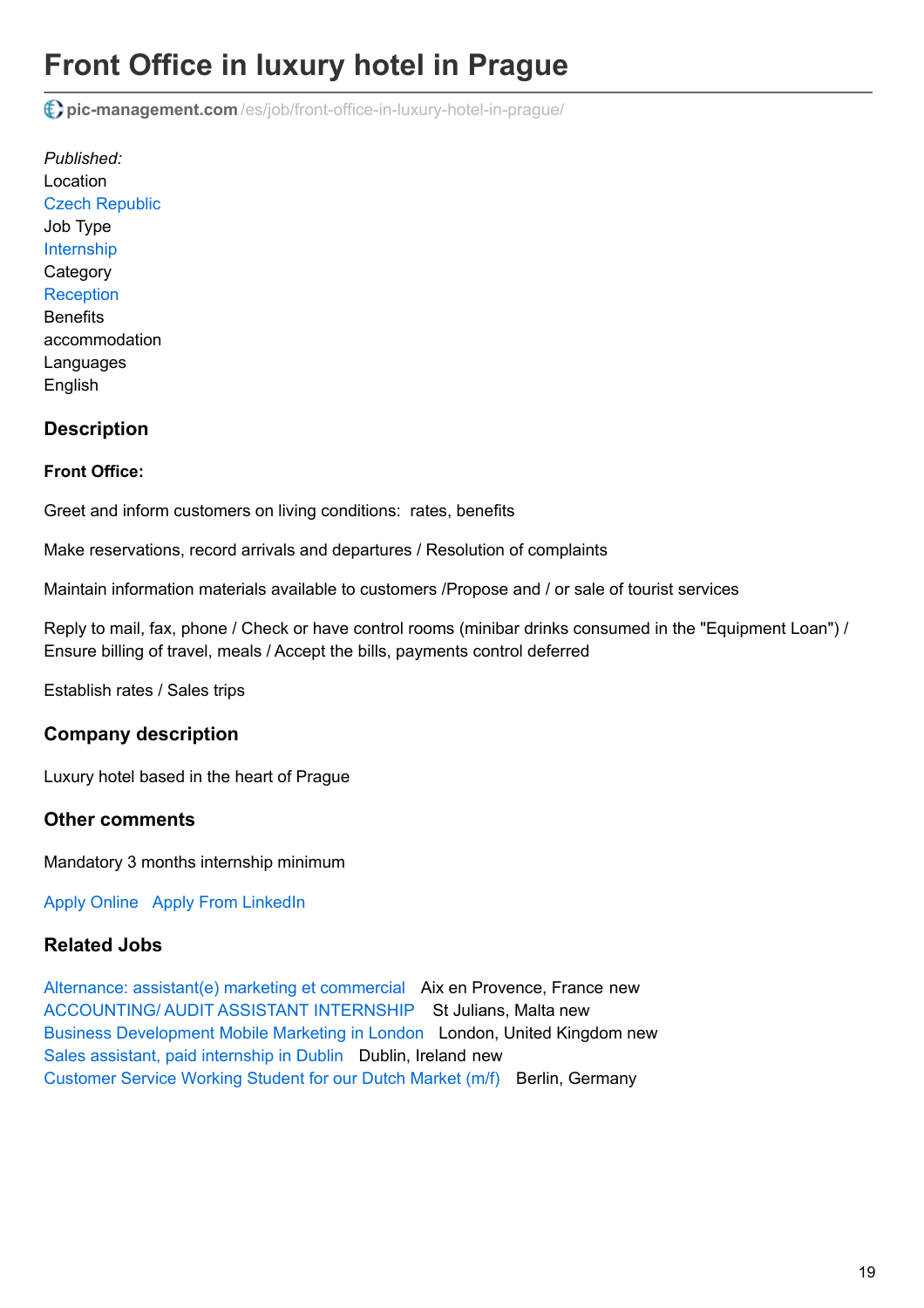# **International Front Office Luxury Resort in Maldives Islands**

**pic-management.com** [/es/job/international-front-office-luxury-resort-in-maldives-islands/](http://www.pic-management.com/es/job/international-front-office-luxury-resort-in-maldives-islands/)

*Published:* Location **[Maldives](https://www.google.com/maps/embed/v1/place?key=AIzaSyCczTP8nhcRK_FOj-OF9MbsUnrXVxoiM24&q=%2C+%2C+%2C+Maldives&zoom=15)** Job Type [Internship](http://www.pic-management.com/es/candidatos/estudiantes/ofertas-de-practicas/type/internship/) **Category [Reception](http://www.pic-management.com/es/candidatos/estudiantes/ofertas-de-practicas/category/reception/)** Salary 250\$/months **Benefits** full board accomodation + Visa expenses Languages English, Spanish, French, Italian, German, Other

# **Description**

Our partner is looking for interns in Front Office:

#### **Job Description:**

Greet and inform customers on living conditions: rates, benefits

Make reservations, record arrivals and departures / Resolution of complaints

Maintain information materials available to customers /Propose and / or sale of tourist services

Reply to mail, fax, phone / Check or have control rooms (minibar drinks consumed in the "Equipment Loan") / Ensure billing of travel, meals / Accept the bills, payments control deferred

Establish rates / Sales trips

### **Benefits for the Intern**

- Work Visa payments are covered and organized by the resort
- Interns Allowance: We give a Service Charge amount which varies between USD250 USD500. This amount depends on the business level i.e. occupancy and revenue. We collect 10% service charge from every service and product transaction; this is then accumulated to a fund which will be distributed evenly to all Team members onboard at the end of the month.
- All Meals are covered at the Team Restaurant
- Laundry and uniform
- Access to all Team Members facilities
- Accommodation provided: Four Sharing basis.
- Access to extensive In-House training programs same as all the other Team Members.

#### **Documents required:**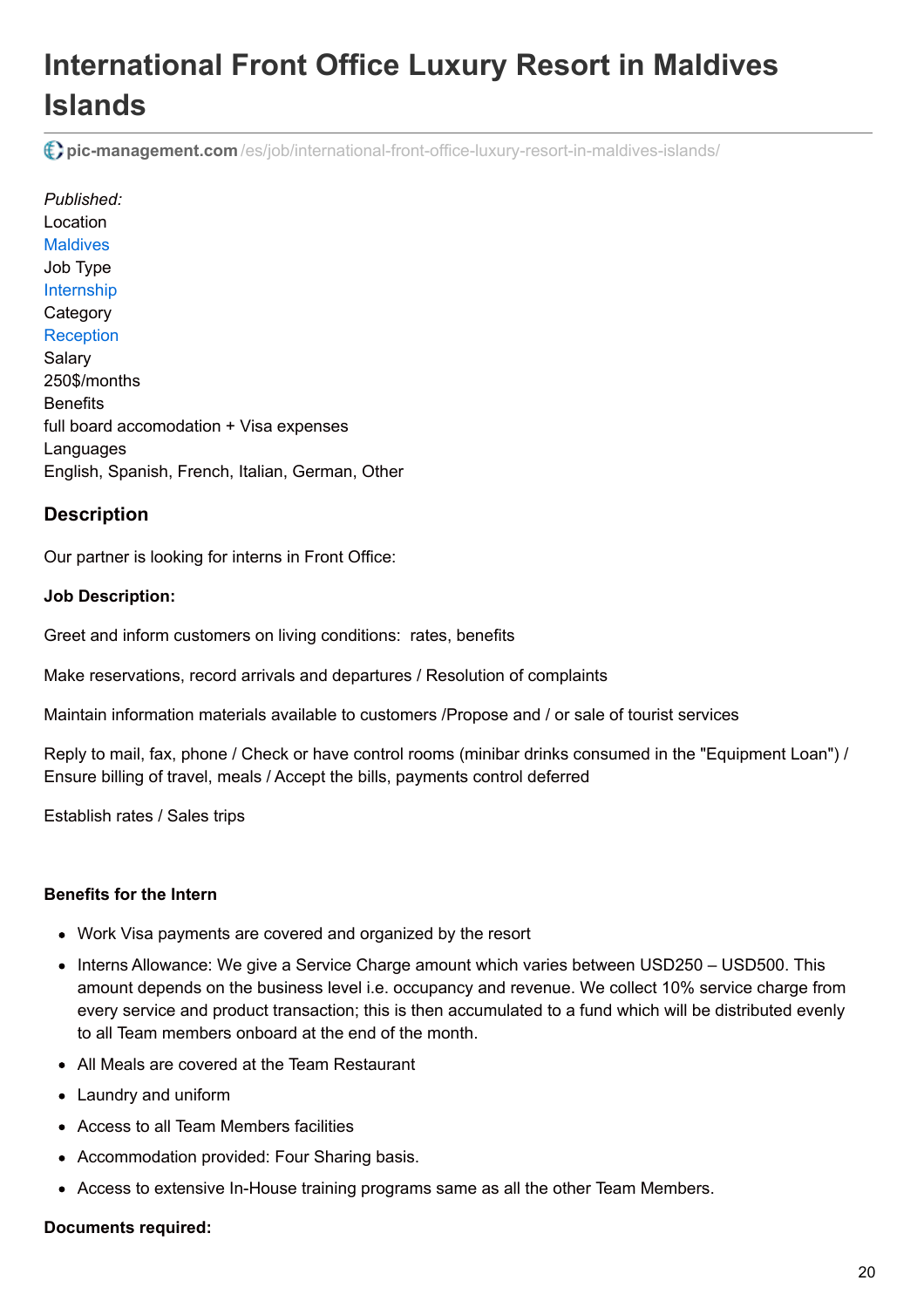For visa purposes we will need below:

- Recent passport size picture in high resolution.
- Passport copy  $-$  color  $-$  only data pages  $-$  first two pages
- Latest education certificates
- Recent work experience letters or reference letters

#### **Specific Languages:**

- Korean
- Japanese
- Chinese
- German
- French
- Russian
- Spanish

#### **Minimum duration**

- Six months minimum
- Four months accepted only for certain periods like September to December or Jan to April
- Maximum one year

[Apply Online](http://www.pic-management.com/es/job/international-front-office-luxury-resort-in-maldives-islands/?form=apply#wpjb-scroll) Apply From LinkedIn

## **Related Jobs**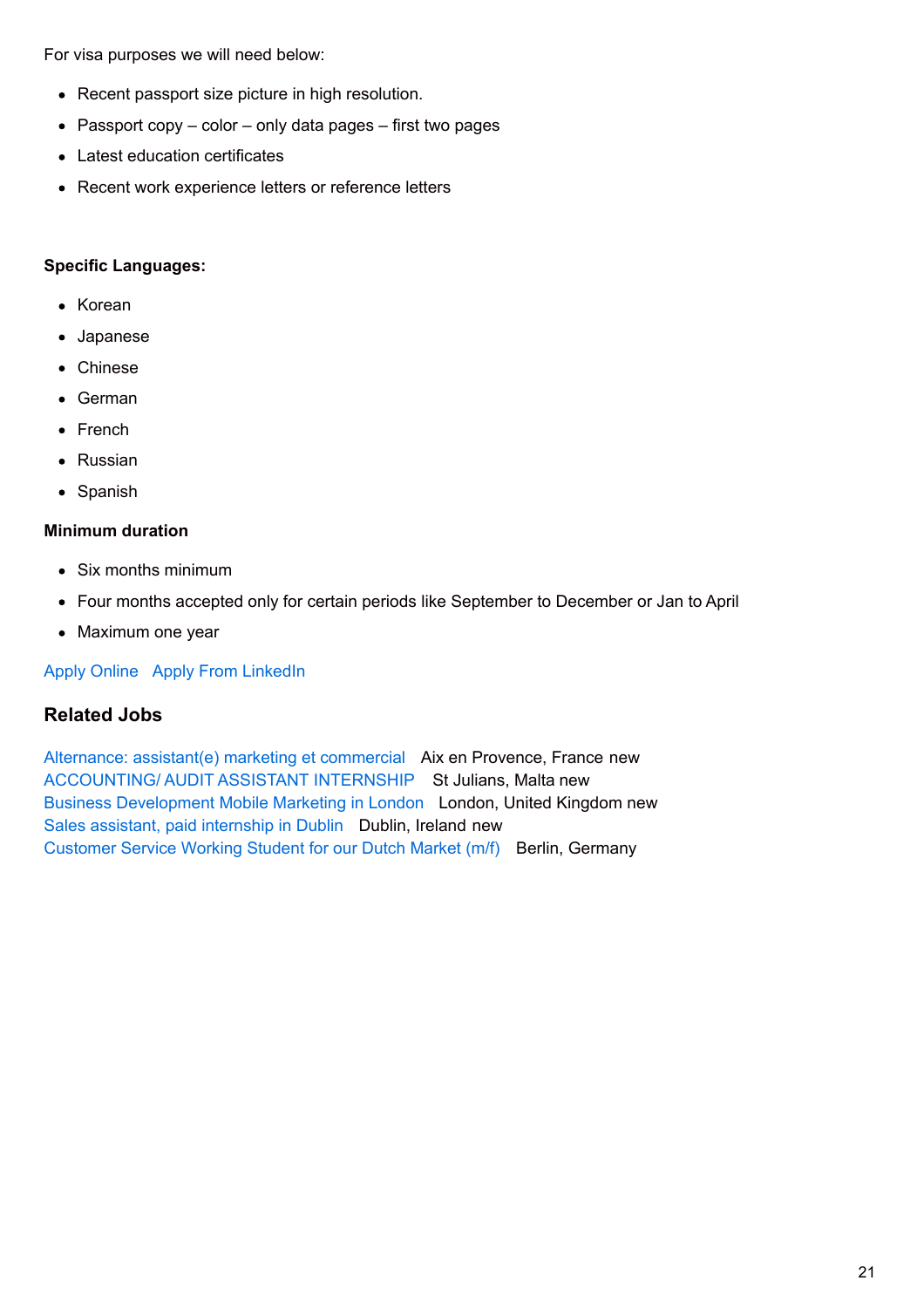# **FIT Operations internship in London**

**pic-management.com** [/es/job/fit-operations-internship-in-london/](http://www.pic-management.com/es/job/fit-operations-internship-in-london/)

*Published:* Location [London, United Kingdom](https://www.google.com/maps/embed/v1/place?key=AIzaSyCczTP8nhcRK_FOj-OF9MbsUnrXVxoiM24&q=London%2C+%2C+%2C+United+Kingdom&zoom=15) Job Type [Internship](http://www.pic-management.com/es/candidatos/estudiantes/ofertas-de-practicas/type/internship/) **Category [Sales](http://www.pic-management.com/es/candidatos/estudiantes/ofertas-de-practicas/category/sales/) Salarv** 350pounds/month Languages English, Other

## **Description**

The intern would assist with some or all of the following duties:

- · To undertake FIT client reservations in an efficient and customer focused manner
- · To ensure agreed response times to clients are met and all reservations undertaken are accurate
- To build and maintain strong relationships with Cie clients and suppliers
- To deliver first class customer service to our clients

Working with our reservation system T., ensure all procedures are adhered to and as directed by your line manager

Preparation and costing of proposed client FIT programmes.

Full utilisation of the T. system to generate client quotations and subsequent follow up, also ensuring that the confirmed proposal is accurately reflected on T.

· Help with any admin work needed during quotation/follow up/confirmation process.

The position may also extend to cover support in any of the Company's other departments as the need arises.

### **Company description**

Tour operator based in London

#### **Other comments**

6 months internship mandatory

[Apply Online](http://www.pic-management.com/es/job/fit-operations-internship-in-london/?form=apply#wpjb-scroll) Apply From LinkedIn

#### **Related Jobs**

[Alternance: assistant\(e\) marketing et commercial](http://www.pic-management.com/es/job/alternance-assistante-marketing-et-commercial/) Aix en Provence, France new [ACCOUNTING/ AUDIT ASSISTANT INTERNSHIP](http://www.pic-management.com/es/job/accounting-audit-assistant-internship/) St Julians, Malta new [Business Development Mobile Marketing in London](http://www.pic-management.com/es/job/business-development-paid-internship-in-london-2/) London, United Kingdom new [Sales assistant, paid internship in Dublin](http://www.pic-management.com/es/job/sales-assitant-in-dublin-1-year/) Dublin, Ireland new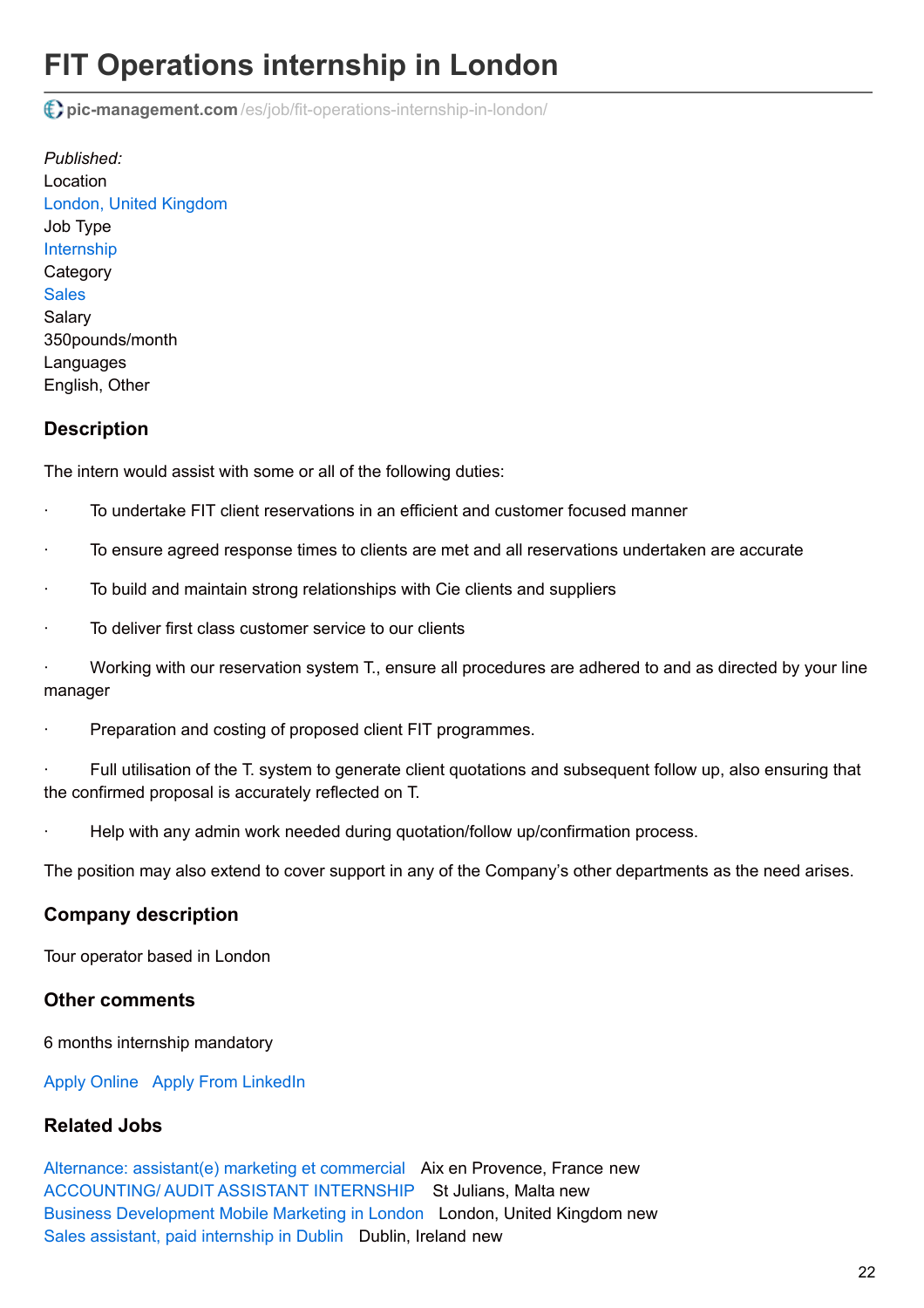# **Front office Panama**

**pic-management.com** [/es/job/front-office-panama/](http://www.pic-management.com/es/job/front-office-panama/)

*Published:* Location [Playa Venao, Panama](https://www.google.com/maps/embed/v1/place?key=AIzaSyCczTP8nhcRK_FOj-OF9MbsUnrXVxoiM24&q=Playa+Venao%2C+%2C+%2C+Panama&zoom=15) Job Type [Internship](http://www.pic-management.com/es/candidatos/estudiantes/ofertas-de-practicas/type/internship/) **Category [Reception](http://www.pic-management.com/es/candidatos/estudiantes/ofertas-de-practicas/category/reception/)** Start: August 2016 **Etiquetas** internship in Panama, Front office, hospitality, panama, surf **Benefits** full board accommodation Languages English

### **Description**

#### **Company: Hotel in PANAMA Playa Venao**

Our partner is a one-of-a-kind place. It is located in Playa Venao, an international surf paradise, and offers comfortable rooms and first-rate amenities to make the beach trip a memorable experience

#### **Responsabilities:**

The internship program is based on the following departments: **reception, food and beverage, conciergerie.**

All the students applying for this internship program will pass thru all the departments during their internship period spend in Panama.

The tasks that the students need to accomplish are the following:

Welcoming guests at reception and giving general information about the location

Promoting and informing the guests about the Hotel daily/ weekly and special events as well as the events going on in

Helping the receptionist with their daily tasks

Collaborating with the Public Relations Department in order to promote the hotel's events to the general public

Ensuring the successful execution of events

Helping in the F&B department with daily tasks

#### **Profile:**

Students who speak English and Spanish (other languages are highly valued), are very communicative, organized, dynamic, keen to learn and able to work as part of a multifunctional team. To be available 3 to 6 months.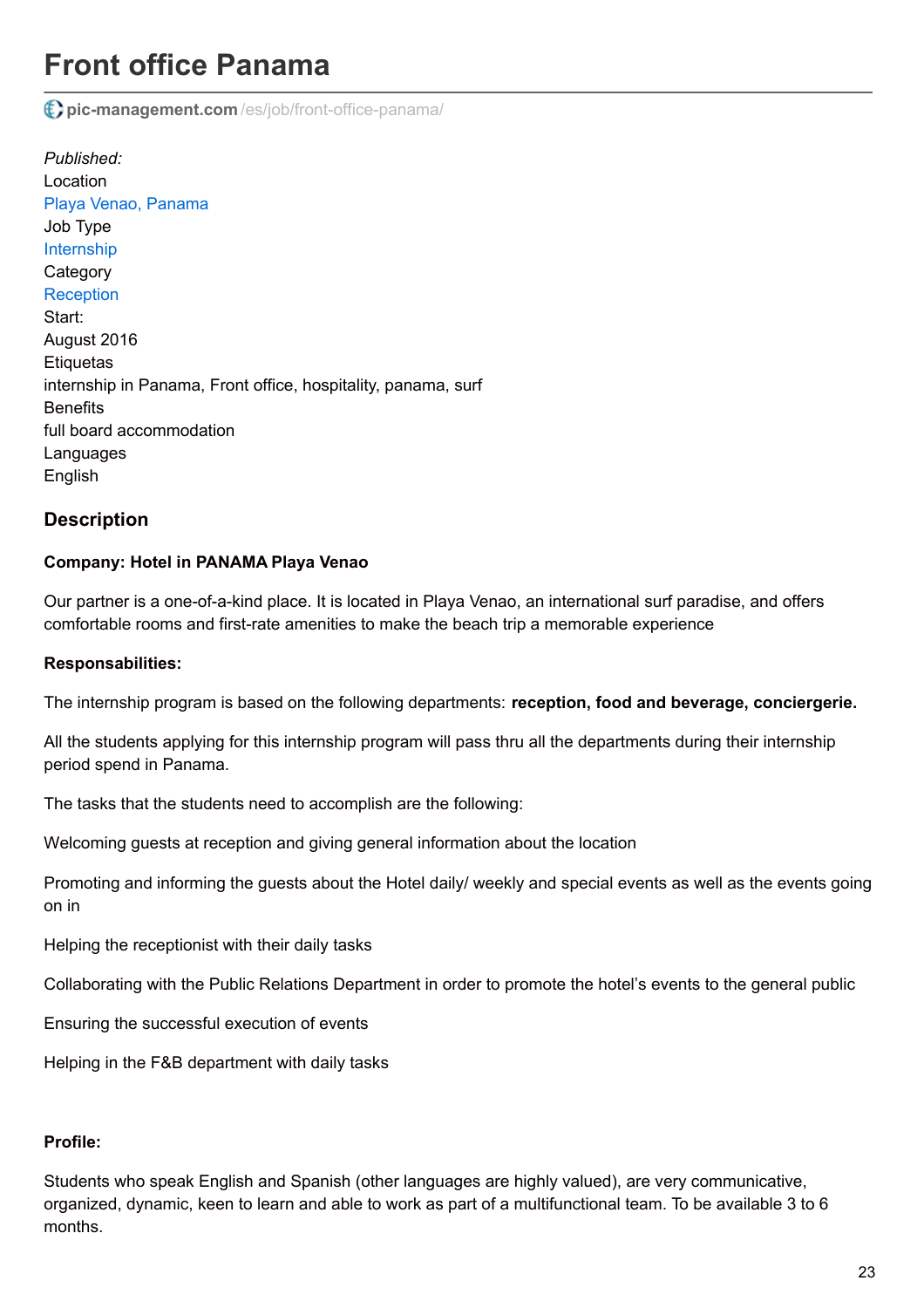### **The hotel offers:**

The intern will receive Full board accommodation.

### **Important: Provide service charge if you get the internship.**

[Apply Online](http://www.pic-management.com/es/job/front-office-panama/?form=apply#wpjb-scroll) Apply From LinkedIn

## **Related Jobs**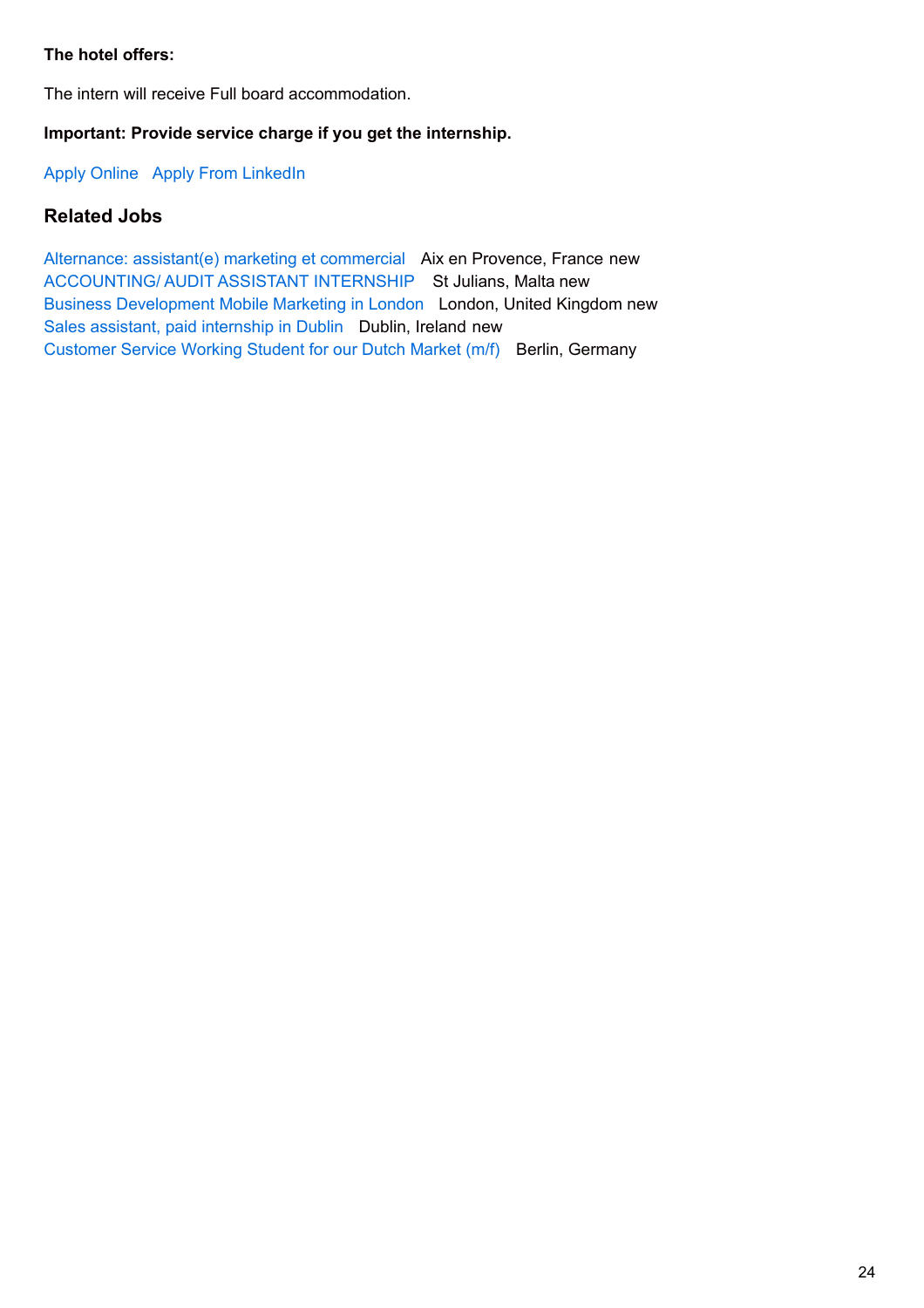# **Assistant service qualité et clientèle**

**pic-management.com** [/es/job/assistant-service-qualite-et-clientele/](http://www.pic-management.com/es/job/assistant-service-qualite-et-clientele/)

*Published:* Location [Alpes, France](https://www.google.com/maps/embed/v1/place?key=AIzaSyCczTP8nhcRK_FOj-OF9MbsUnrXVxoiM24&q=Alpes%2C+%2C+%2C+France&zoom=15) Job Type [Internship](http://www.pic-management.com/es/candidatos/estudiantes/ofertas-de-practicas/type/internship/) **Category** [Business Development](http://www.pic-management.com/es/candidatos/estudiantes/ofertas-de-practicas/category/business-development/) Salary 500 euros/mois **Benefits** logement en colocation Languages English, French

## **Description**

Missions Service clientèle :

- Prise d'appels téléphoniques pour le service client
- Communication avec les établissements (hôtels et résidences) au sujet de clients insatisfaits
- Traitement des réclamations : entrer les dossiers dans le logiciel, étudier le dossier, transmettre les propositions de dédommagement aux clients
- Statistiques et bilan à mettre en place chaque fin de saison.
- Aide ponctuelle dans les services annexes (planning) en cas de forte activité

Missions Qualité :

- Gestion des questionnaires de satisfaction online
- Bilans mensuels et bilans fin de saison qui détermineront les primes qualités des directeurs de site et des chefs de service
- Appels aux clients pour connaître leur satisfaction

#### **Company description**

Notre partenaire est une société qui gère des résidences et hôtels-restaurants sur des régions touristiques en France.

#### **Other comments**

Convention de stage obligatoire

Être disponible 4 à 6 mois

[Apply Online](http://www.pic-management.com/es/job/assistant-service-qualite-et-clientele/?form=apply#wpjb-scroll) Apply From LinkedIn

### **Related Jobs**

[Alternance: assistant\(e\) marketing et commercial](http://www.pic-management.com/es/job/alternance-assistante-marketing-et-commercial/) Aix en Provence, France new [ACCOUNTING/ AUDIT ASSISTANT INTERNSHIP](http://www.pic-management.com/es/job/accounting-audit-assistant-internship/) St Julians, Malta new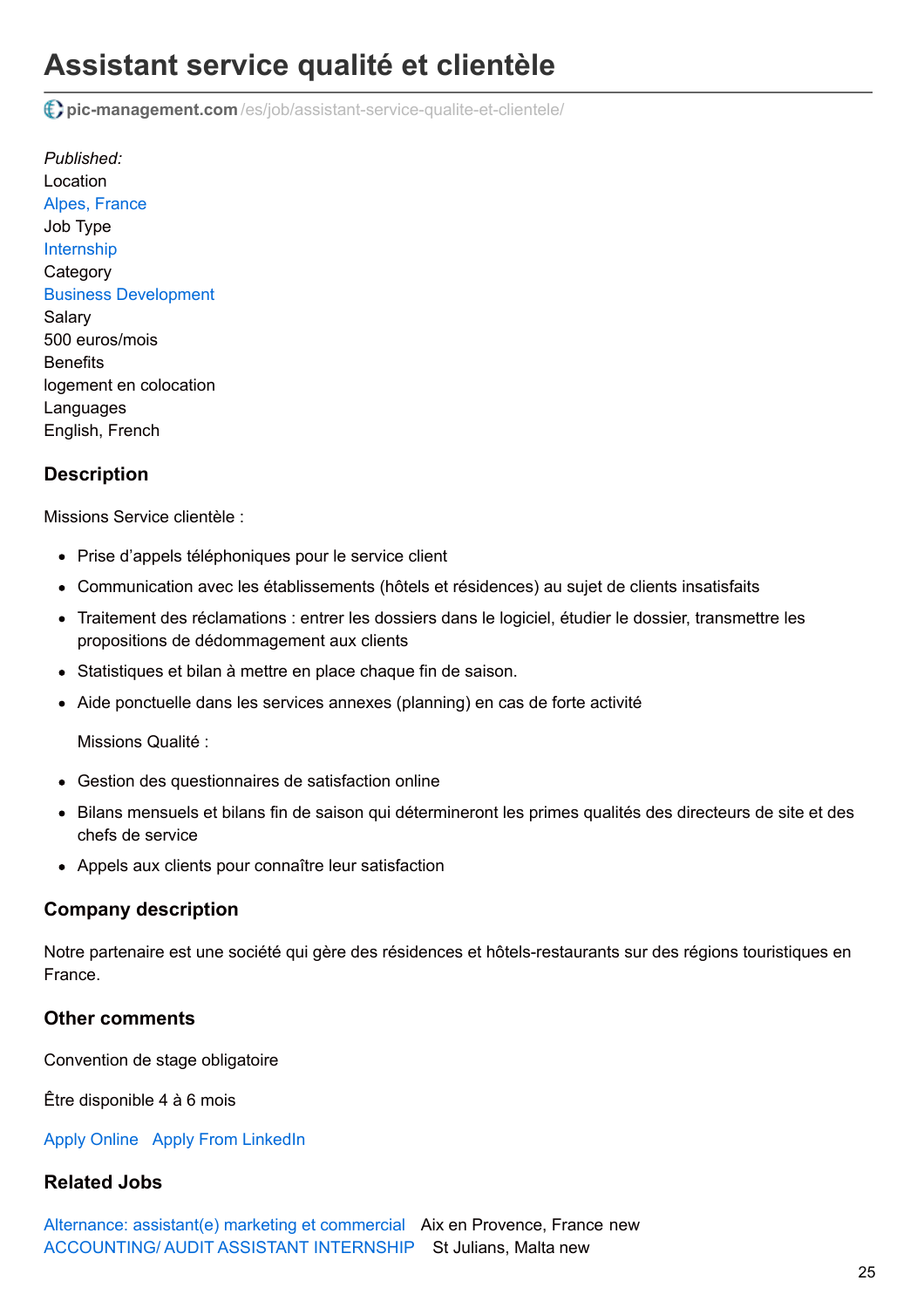[Business Development Mobile Marketing in London](http://www.pic-management.com/es/job/business-development-paid-internship-in-london-2/) London, United Kingdom new [Sales assistant, paid internship in Dublin](http://www.pic-management.com/es/job/sales-assitant-in-dublin-1-year/) Dublin, Ireland new [Customer Service Working Student for our Dutch Market \(m/f\)](http://www.pic-management.com/es/job/customer-service-working-student-for-our-dutch-market-mf/) Berlin, Germany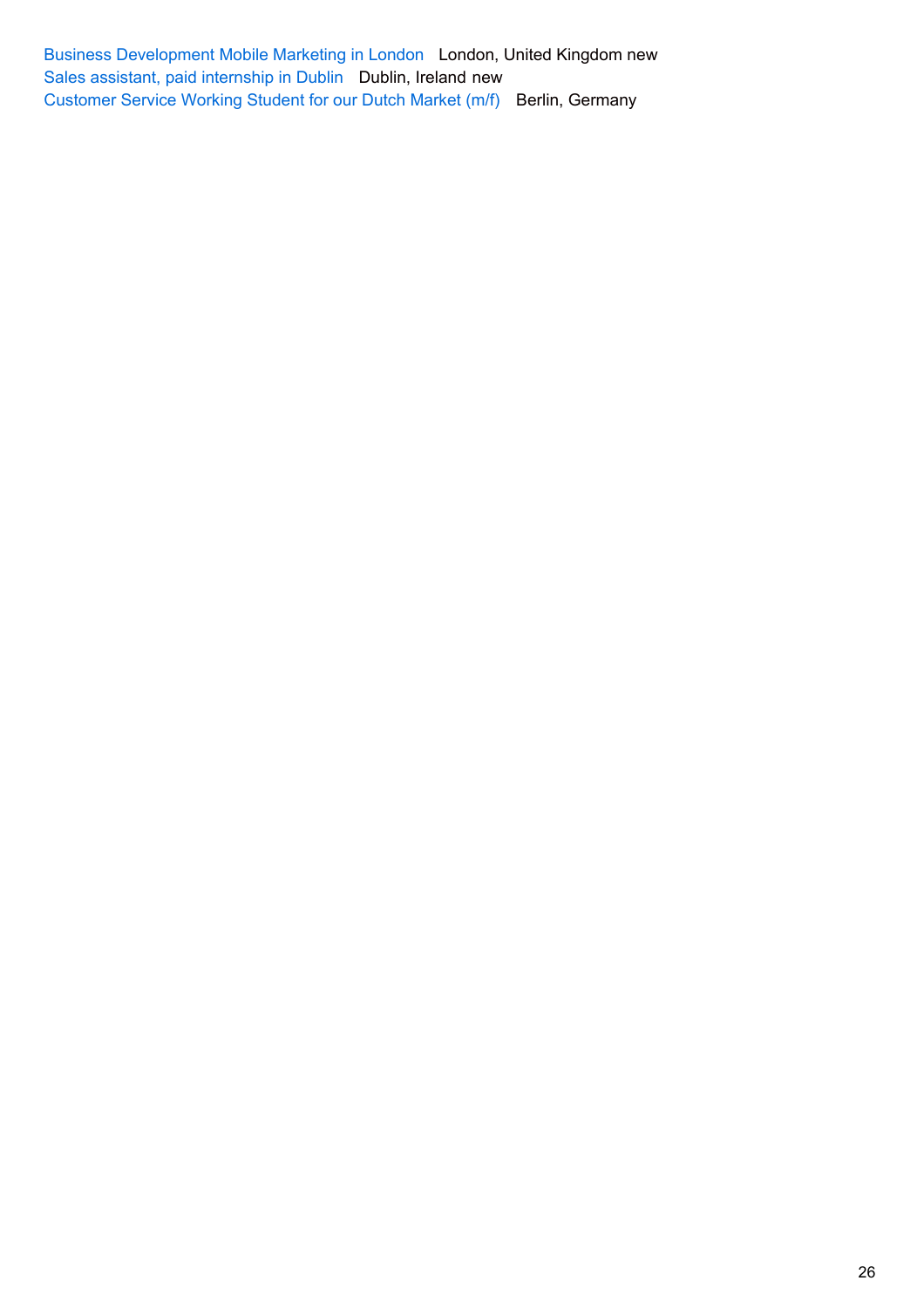# **Marketing Internship – Malta**

**pic-management.com** [/es/job/marketing-intern-in-malta/](http://www.pic-management.com/es/job/marketing-intern-in-malta/)

*Published:* Location **[Malta](https://www.google.com/maps/embed/v1/place?key=AIzaSyCczTP8nhcRK_FOj-OF9MbsUnrXVxoiM24&q=%2C+%2C+%2C+Malta&zoom=15)** Job Type [Internship](http://www.pic-management.com/es/candidatos/estudiantes/ofertas-de-practicas/type/internship/) **Category [Marketing](http://www.pic-management.com/es/candidatos/estudiantes/ofertas-de-practicas/category/marketing/)** Salary depending experiences Languages English

# **Description**

However, typical daily tasks include:

- · Candidate sourcing
- · Operating company email accounts
- · Job posting
- · Research projects
- · CV Formatting
- · Promotion on social media
- · Operation of reception desk

This is a real business and as part of the marketing / operations teams, we have a variety of roles to fulfil, so it is important that interns are flexible and willing to apply themselves to any challenge.

# **Company description**

Recruitment agency based in Malta

### **Other comments**

4 to 6 months internship

[Apply Online](http://www.pic-management.com/es/job/marketing-intern-in-malta/?form=apply#wpjb-scroll) Apply From LinkedIn

## **Related Jobs**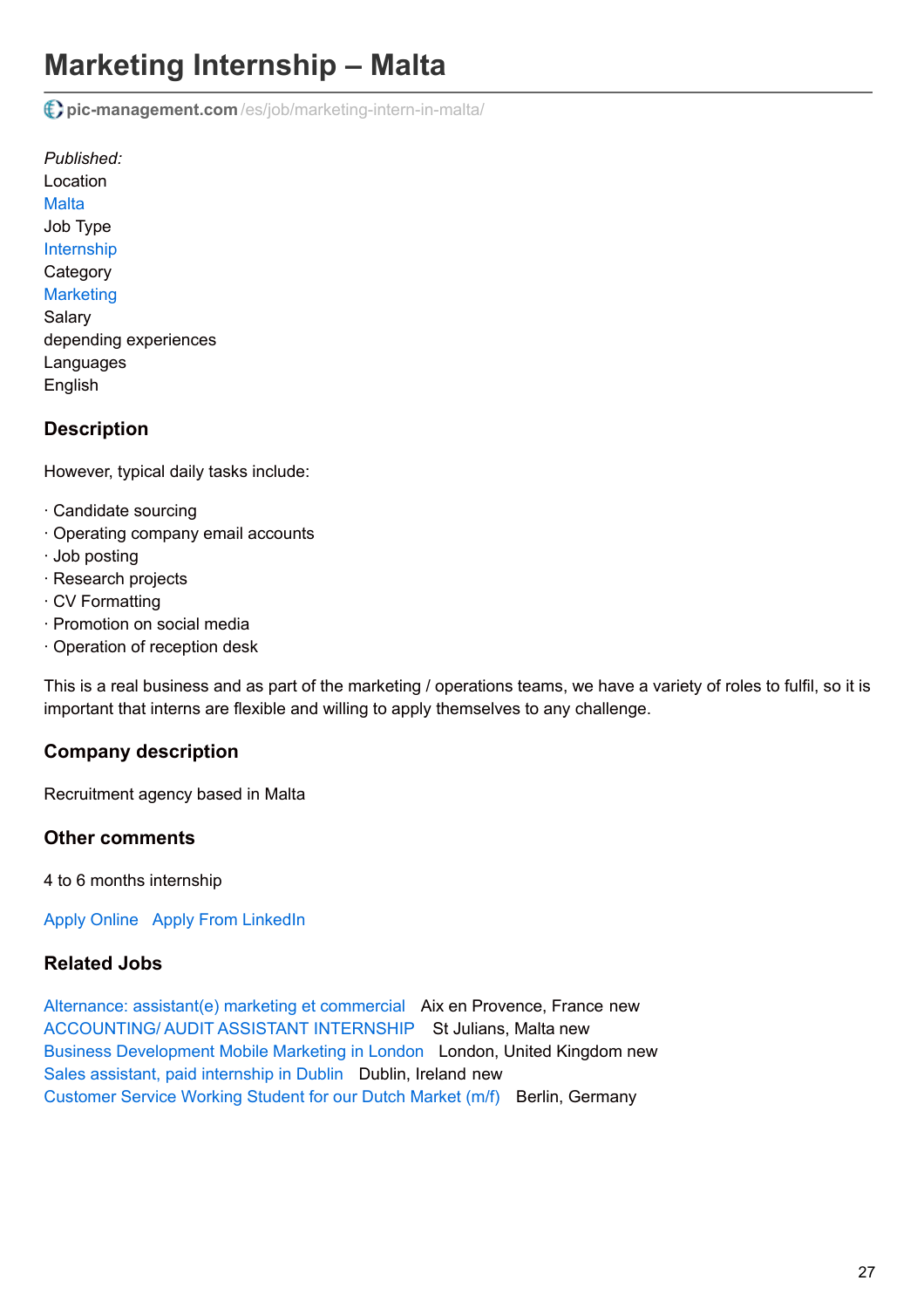# **stage en réception- Alpes France**

**pic-management.com** [/es/job/stage-au-service-reception-pour-lete-2017/](http://www.pic-management.com/es/job/stage-au-service-reception-pour-lete-2017/)

*Published:* Location [Chamonix Mont Blanc, France](https://www.google.com/maps/embed/v1/place?key=AIzaSyCczTP8nhcRK_FOj-OF9MbsUnrXVxoiM24&q=Chamonix+Mont+Blanc%2C+74400%2C+%2C+France&zoom=15) Job Type [Internship](http://www.pic-management.com/es/candidatos/estudiantes/ofertas-de-practicas/type/internship/) **Category [Reception](http://www.pic-management.com/es/candidatos/estudiantes/ofertas-de-practicas/category/reception/) Etiquetas** Stage Chamonix Mont Blanc, France, service réception, tourisme Salary 554.40€ / mois **Benefits** logement en colocation Languages English, French

## **Description**

Le stage se déroule au service réception dans des résidences à Chamonix (150 appartements sans restauration, sans animation). Le ou la stagiaire découvrira les différentes facettes du métier de réceptionniste : accueil et informations clients en plusieurs langues, check in et check out, utilisation de nos logiciels internes, ventes et facturation de prestations, petite comptabilité et gestion des réclamations.

## **Company description**

Cette entreprise est aujourd'hui le leader européen du tourisme de proximité.

### **Other comments**

Profil recherché :

- Homme ou femme
- Motivé(e) par les métiers de l'accueil,
- dynamique et souriant(e).
- Bonne présentation.
- Anglais et français courant obligatoire, une 3ème langue serait un plus

### [Apply Online](http://www.pic-management.com/es/job/stage-au-service-reception-pour-lete-2017/?form=apply#wpjb-scroll) Apply From LinkedIn

# **Related Jobs**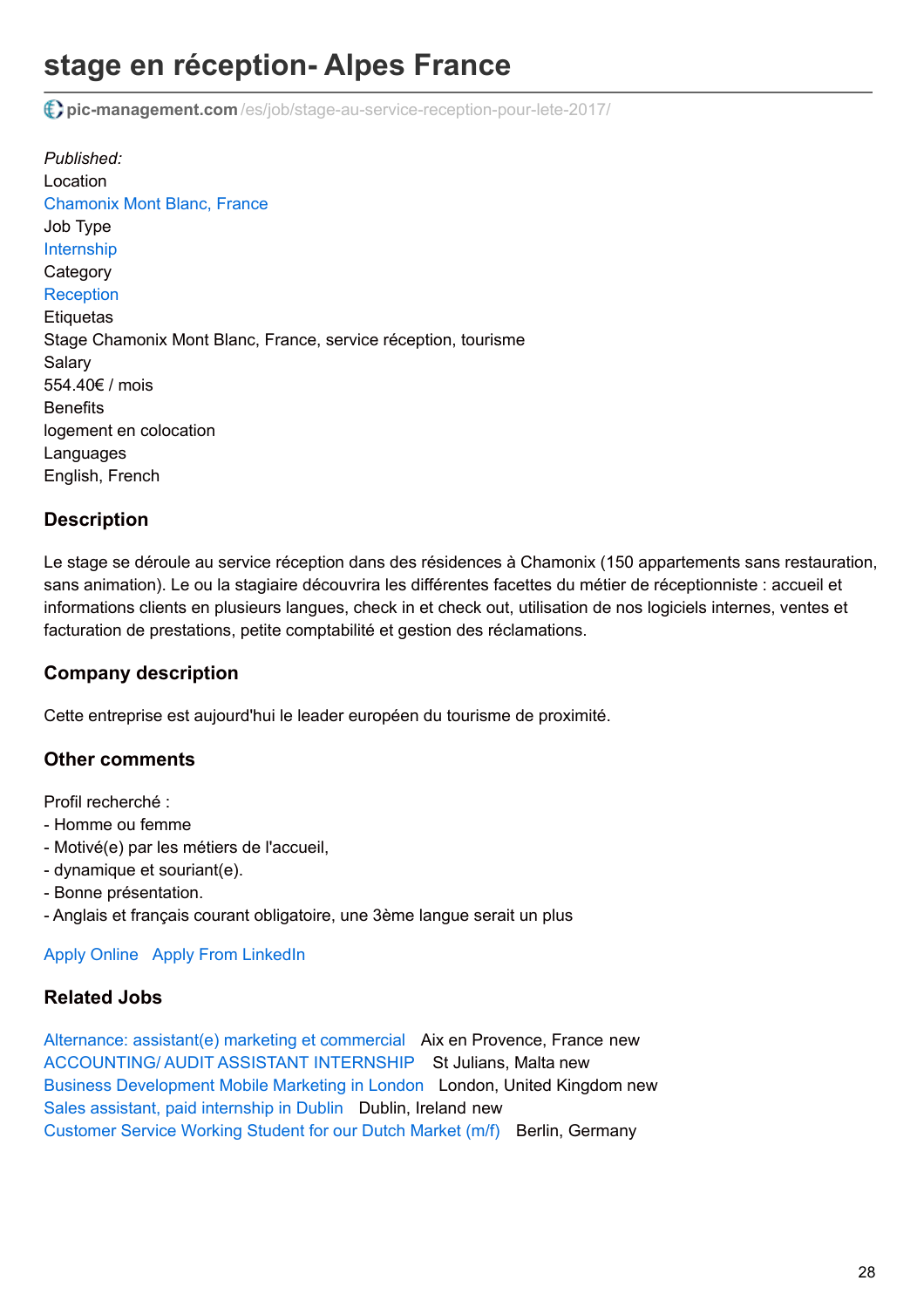# **Assistant service qualité et clientèle**

**pic-management.com** [/es/job/assistant-service-qualite-et-clientele/](http://www.pic-management.com/es/job/assistant-service-qualite-et-clientele/)

*Published:* Location [Alpes, France](https://www.google.com/maps/embed/v1/place?key=AIzaSyCczTP8nhcRK_FOj-OF9MbsUnrXVxoiM24&q=Alpes%2C+%2C+%2C+France&zoom=15) Job Type [Internship](http://www.pic-management.com/es/candidatos/estudiantes/ofertas-de-practicas/type/internship/) **Category** [Business Development](http://www.pic-management.com/es/candidatos/estudiantes/ofertas-de-practicas/category/business-development/) Salary 500 euros/mois **Benefits** logement en colocation Languages English, French

## **Description**

Missions Service clientèle :

- Prise d'appels téléphoniques pour le service client
- Communication avec les établissements (hôtels et résidences) au sujet de clients insatisfaits
- Traitement des réclamations : entrer les dossiers dans le logiciel, étudier le dossier, transmettre les propositions de dédommagement aux clients
- Statistiques et bilan à mettre en place chaque fin de saison.
- Aide ponctuelle dans les services annexes (planning) en cas de forte activité

Missions Qualité :

- Gestion des questionnaires de satisfaction online
- Bilans mensuels et bilans fin de saison qui détermineront les primes qualités des directeurs de site et des chefs de service
- Appels aux clients pour connaître leur satisfaction

## **Company description**

Notre partenaire est une société qui gère des résidences et hôtels-restaurants sur des régions touristiques en France.

## **Other comments**

Convention de stage obligatoire

Être disponible 4 à 6 mois

[Apply Online](http://www.pic-management.com/es/job/assistant-service-qualite-et-clientele/?form=apply#wpjb-scroll) Apply From LinkedIn

# **Related Jobs**

[Alternance: assistant\(e\) marketing et commercial](http://www.pic-management.com/es/job/alternance-assistante-marketing-et-commercial/) Aix en Provence, France new [ACCOUNTING/ AUDIT ASSISTANT INTERNSHIP](http://www.pic-management.com/es/job/accounting-audit-assistant-internship/) St Julians, Malta new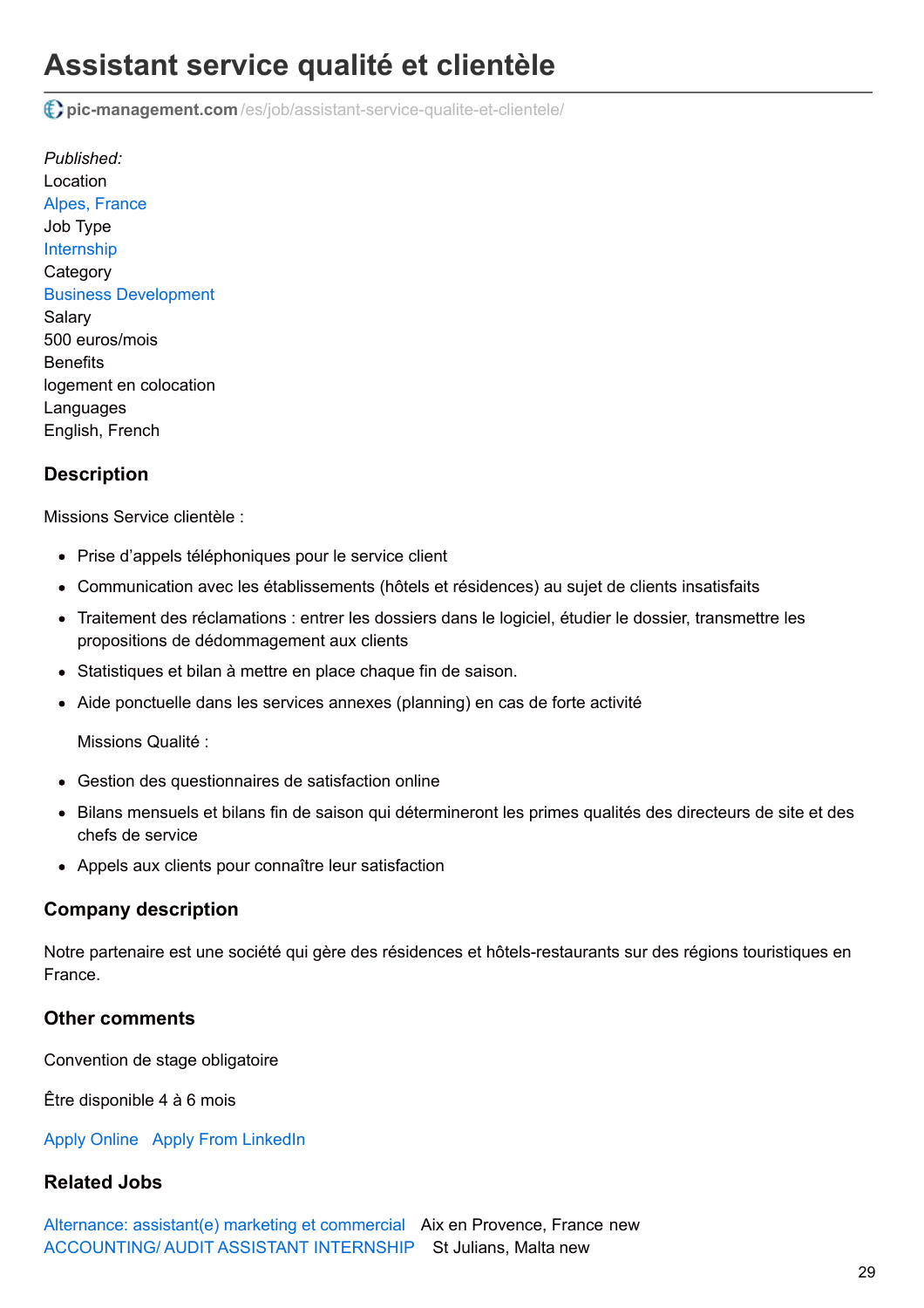[Business Development Mobile Marketing in London](http://www.pic-management.com/es/job/business-development-paid-internship-in-london-2/) London, United Kingdom new [Sales assistant, paid internship in Dublin](http://www.pic-management.com/es/job/sales-assitant-in-dublin-1-year/) Dublin, Ireland new [Customer Service Working Student for our Dutch Market \(m/f\)](http://www.pic-management.com/es/job/customer-service-working-student-for-our-dutch-market-mf/) Berlin, Germany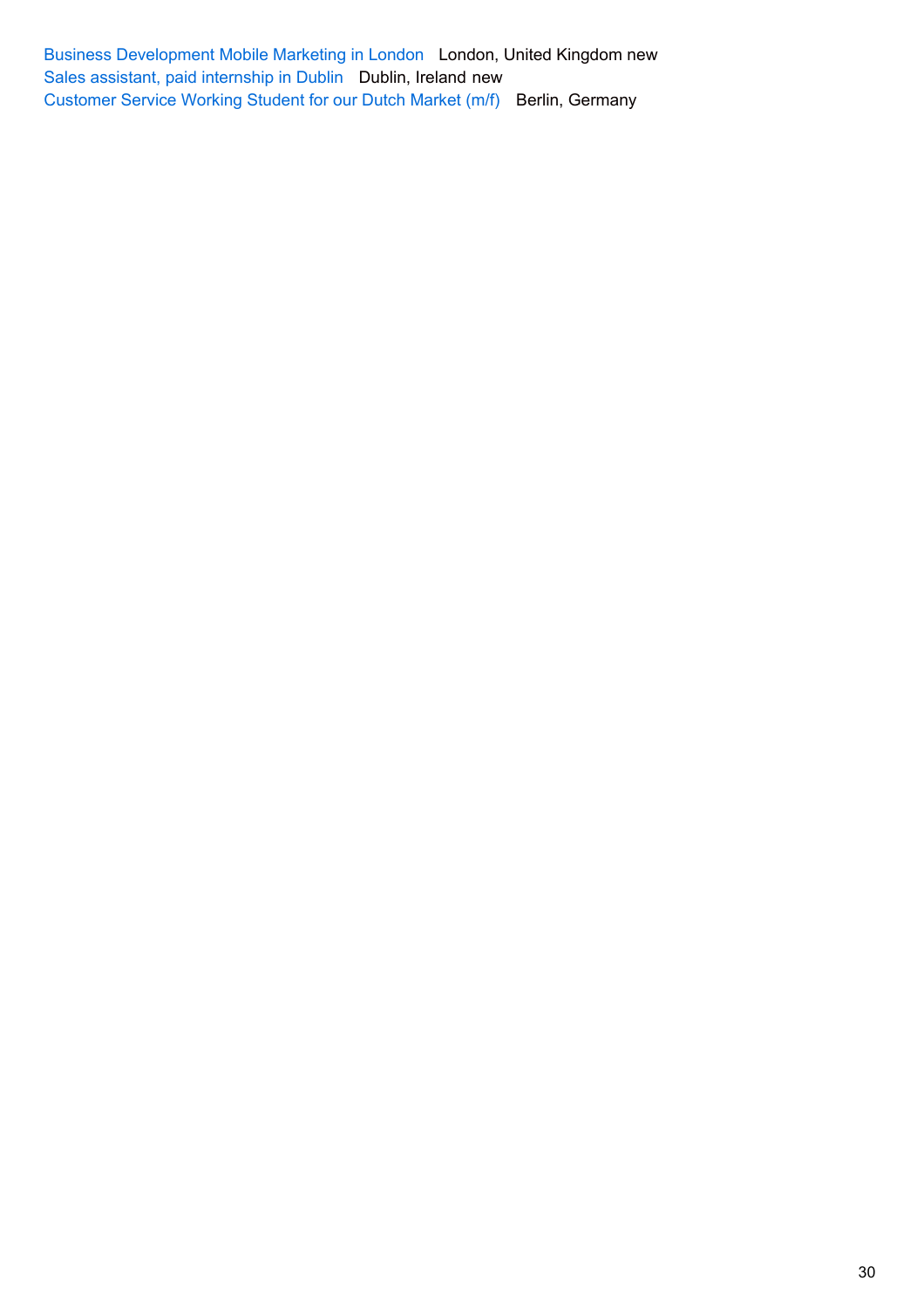# **Práctica Recepción Hotel Resort de lujo en Mexico**

**pic-management.com** [/es/job/recepcion-hotel-resort-de-lujo-mexico/](http://www.pic-management.com/es/job/recepcion-hotel-resort-de-lujo-mexico/)

*Published:* Location [Riviera maya, Mexico](https://www.google.com/maps/embed/v1/place?key=AIzaSyCczTP8nhcRK_FOj-OF9MbsUnrXVxoiM24&q=Riviera+maya%2C+%2C+Quintana+Roo%2C+Mexico&zoom=15) Job Type [Internship](http://www.pic-management.com/es/candidatos/estudiantes/ofertas-de-practicas/type/internship/) **Category [Reception](http://www.pic-management.com/es/candidatos/estudiantes/ofertas-de-practicas/category/reception/) Etiquetas** Hostelería, lujo, turismo, México **Benefits** full board accommodation **Languages** English, Spanish

## **Description**

#### **Presentación de la empresa:**

Hotel Resort de lujo que pertenece a un grupo hotelero reconocido por la calidad de sus hoteles. El hotel esta situado entre Playa del Carmen y Tulum, ofrece una gran calidad de servicio a una clientela exigente.

#### **Información de la oferta de práctica.**

- Referencia:**IFO03035**
- Lugar: Riviera maya (México)
- Sector: Turismo
- Jornada: Completa
- Inicio: Todo el año
- Remuneración
	- Ayudas: Alojamiento y Comidas

#### **DESCRIPCIÓN DE LA PRÁCTICA**

#### **Misiones del puesto:**

Recepción de los clientes (check-in y check-out), atención telefónica, resolución de quejas, controlar cambios de habitación, informar al cliente sobre los servicios, las tarifas y el horario del hotel. Aprender el manejo de los registros de recepción. Aprender a realizar las cajas de los turnos. Aprender la facturación de agencias. Atención en distintos idiomas.

#### **Requisitos de perfil**

- Estudiantes de idiomas, turismo, etc.
- Español B1, Ingles B2 (mínimo),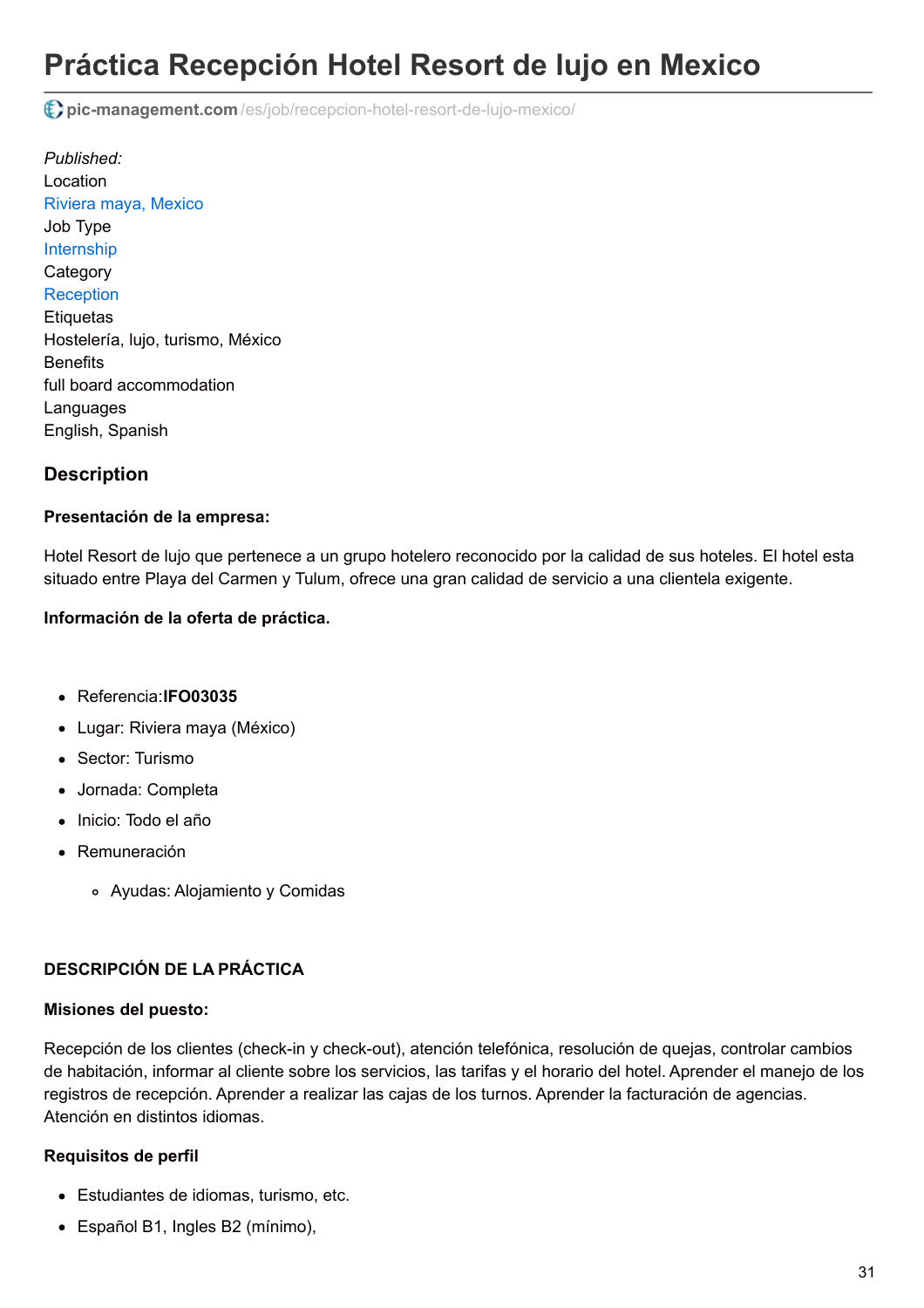- Disponibilidad mínimo 8 semanas
- Sonriente, buen trato, don de gente

#### **¿Porque aplicar?**

- Perfeccionar español e ingles.
- Descubrir el sector del lujo y de la hostelería.
- Desarrollar el contacto con el cliente y don de gente.

Si tienes alguna duda o nos confirmas tu interés nos puedes escribir a [students@pic-management.com](mailto:students@pic-management.com)

#### [Apply Online](http://www.pic-management.com/es/job/recepcion-hotel-resort-de-lujo-mexico/?form=apply#wpjb-scroll) Apply From LinkedIn

### **Related Jobs**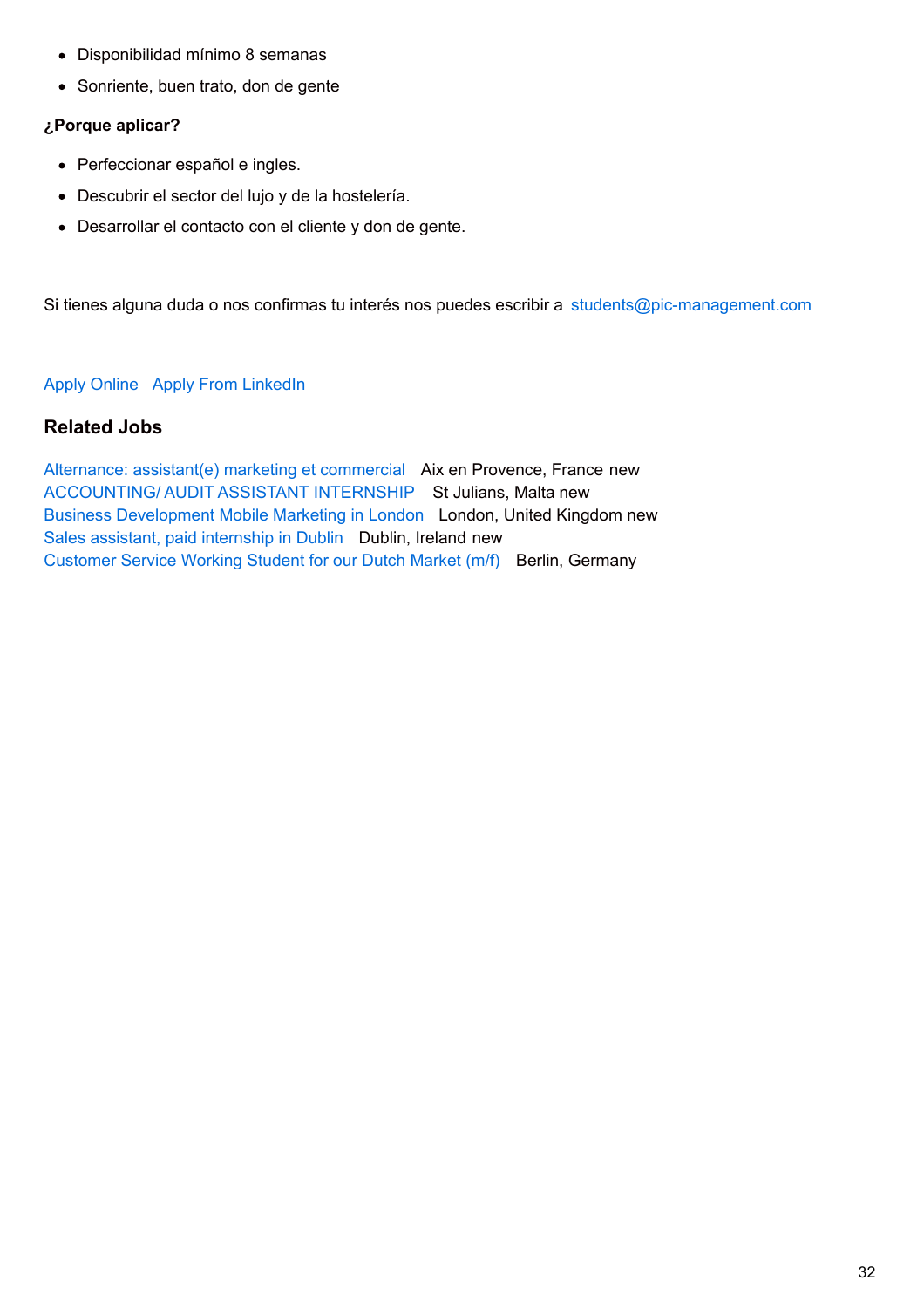# **Customer |Care Executive internship in Germany**

**pic-management.com** [/es/job/customer-care-executive-internship-in-germany/](http://www.pic-management.com/es/job/customer-care-executive-internship-in-germany/)

*Published:* Location [Mainz, Germany](https://www.google.com/maps/embed/v1/place?key=AIzaSyCczTP8nhcRK_FOj-OF9MbsUnrXVxoiM24&q=Mainz%2C+%2C+%2C+Germany&zoom=15) Job Type [Internship](http://www.pic-management.com/es/candidatos/estudiantes/ofertas-de-practicas/type/internship/) **Category** [Administration](http://www.pic-management.com/es/candidatos/estudiantes/ofertas-de-practicas/category/administration/) **Salarv** 150 euros per Month **Benefits** + incentive Languages English

# **Description**

Responding to customers after sales inquiries; example delivery, payment, partial deliveries, shipping costs, defective product, refunds etc…

- Contacting customers to offer an alternative part, requotes and upsells.
- This role involves working closely with the Purchasing department.
- This role will receive active quotes from Sales Executives who leave the company.
- They will own the quote but not the company. If the company sends a requirement the Sales

Executive will work on the requirement and will take over the quote if necessary.

- Must be presentable, patient to handle angry customers and skills over crises Management
- To attend call inquires and transfer to concern dept.

## **Company description**

Our partner is a distributor of semiconductors and electronic components.

### **Other comments**

- Business or marketing-related degree or equivalent professional qualification.
- Relevant product and industry knowledge.
- Microsoft office proficiency, excellent communication and interpersonal skill.
- Strong written and verbal communication.
- Motivation, drive and a desire to achieve financial success.
- Strong command of the English languages additional languages are an asset.
- Sales or Business Development experience is an advantage.